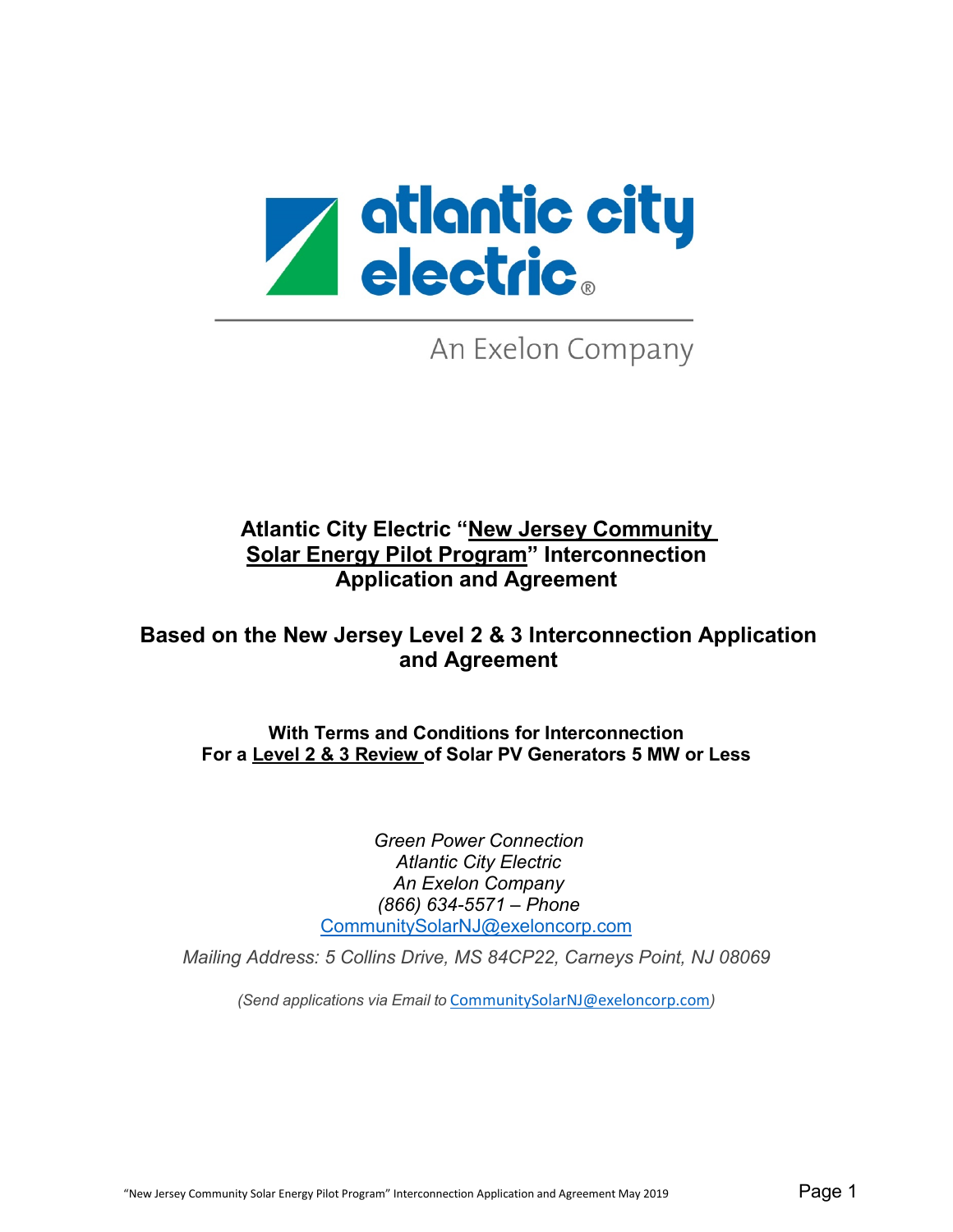#### **Application Instructions and Disclosures**

We support community solar and partner with our customers to ensure safe and reliable interconnection of solar energy into the electric grid.

Atlantic City Electric's Community Solar Energy Pilot Program interconnection requests utilize the standard New Jersey Level 2 and 3 Interconnection Application and Agreement.

#### **INSTRUCTIONS**

1. An interconnection request will not be deemed complete AND a queue position to hold capacity on ACE's electric system will not be assigned until we receive proof that the community solar project is approved by the Board for participation in the Community Solar Energy Pilot Program. If BPU approval has already been granted, attach proof of BPU approval with this interconnection request. If BPU approval has not yet been granted, you will be required to submit proof of BPU approval later to finalize this request and reserve a spot in the queue.

#### Community Solar Disclaimer:

The technological, legal, and regulatory considerations that apply to the interconnection of solar generation and other distributed energy resources are complex and constantly evolving. To the best of Atlantic City Electric's knowledge, the information presented on the Company's Hosting Capacity Map is accurate in all material aspects. See https://www.atlanticcityelectric.com/SmartEnergy/ [MyGreenPowerConnection/Pages/HostingCapacityMap.aspx](https://www.atlanticcityelectric.com/MyAccount/MyService/Pages/Hosting-Capacity-Map.aspx). [However, Atlantic C](https://www.atlanticcityelectric.com/MyAccount/MyService/Pages/Hosting-Capacity-Map.aspx)ity Electric and their affiliates cannot guarantee the the accuracy of the information found on this map, and any such information is subject to immediate change at any time. Please seek appropriate technical, operational, financial, and legal advice before proceeding.

Atlantic City Electric cannot guarantee nor reserve capacity in the queue for community solar projects. If and when the New Jersey Board of Public Utilities ("BPU") approves a community solar project, any such project will need to be studied at that time to determine the feasibility of interconnection. Accordingly, any interconnection study conducted prior to BPU approval of a proposed community solar project shall not serve to reserve or guarantee capacity for the proposed project, and a post-approval interconnection study shall be required for any such project, the costs of which shall be borne by the customer-generator.

By signing this application, the customer-generator acknowledges the foregoing, and further agrees that Atlantic City Electric Company shall not bear any responsibility for the costs of any interconnection study, nor the cost of any upgrades required for any proposed interconnection, and that any such costs shall be borne by the customer-generator.

- 2. In the "Intent of Generation" section, please check "Community Solar Energy Pilot Program"
- 3. In the "Intent of Generation" section, please check Whether or not this community solar project has been approved by the Board for participation in the Community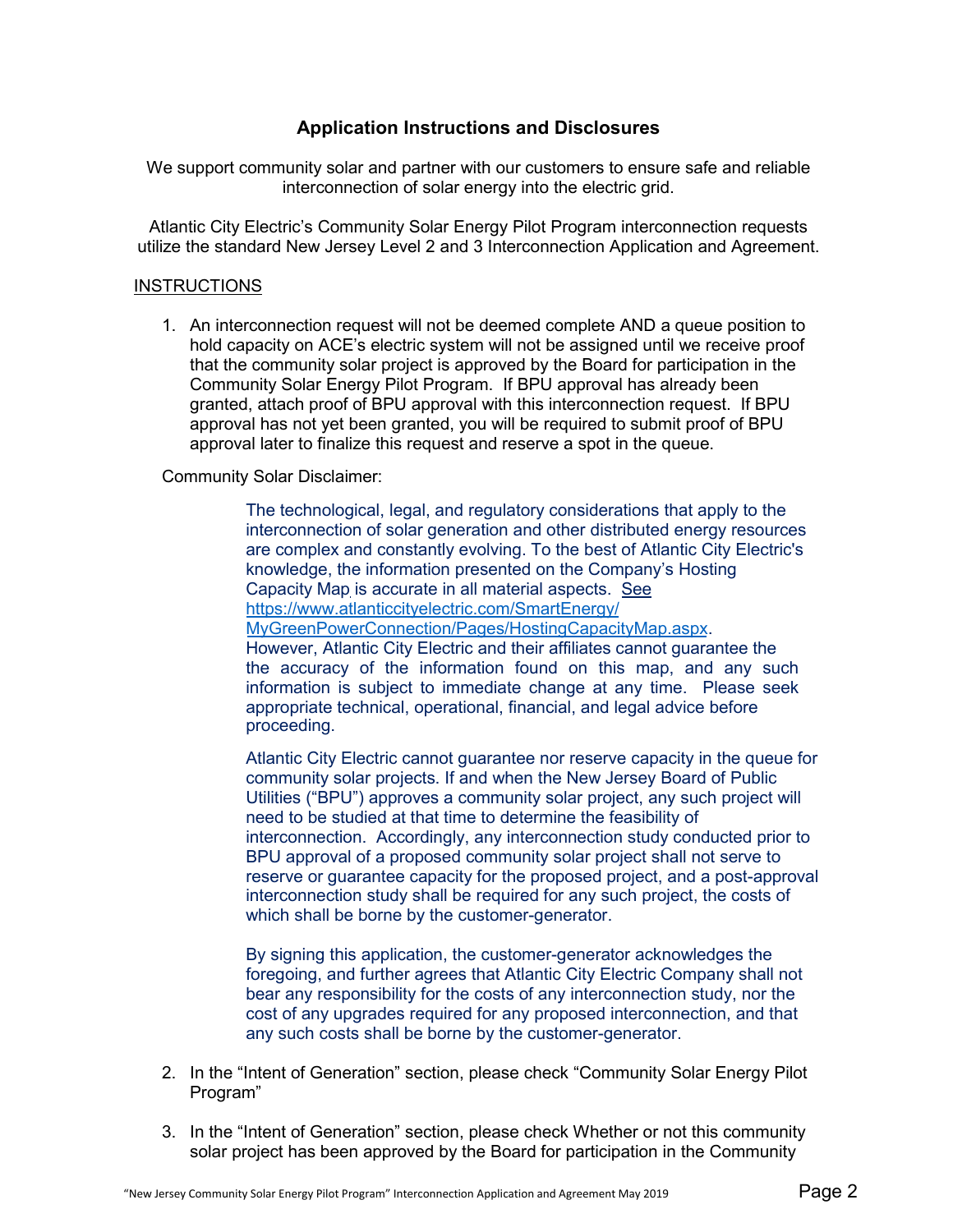Solar Energy Pilot Program (See 1. Above)

4. Subscriber organizations shall send to ACE [preferred method] a list of subscribers to the project with all appropriate subscriber information, no later than 60 days prior to the first monthly billing period for the community solar project. Although not required the subscriber information can be submitted with this community solar interconnection application and agreement. A community solar project must have at least 10 subscribers and not more than 250 subscribers per MW capacity before being granted permission to operate by ACE.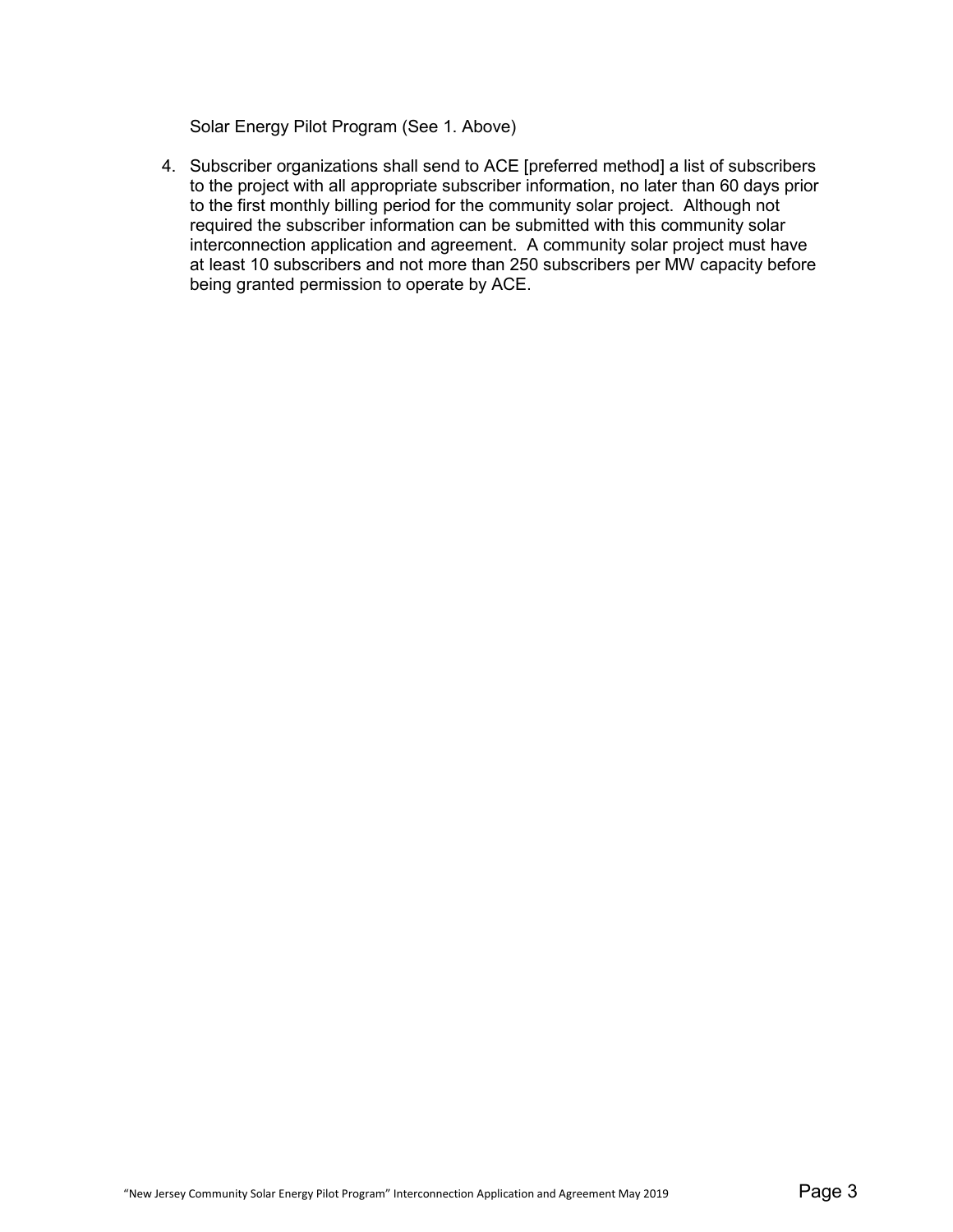

## **NEW JERSEY INTERCONNECTION AGREEMENT FOR LEVEL 2 OR LEVEL 3 PROJECTS**

This Interconnection Agreement ("Agreement") is made and entered into this \_\_\_\_\_\_ day of , , by Atlantic City Electric Company ("ACE", "Electric Distribution Company" or "EDC"), and  $\qquad \qquad$  ("Customer-Generator"), each hereinafter sometimes referred to individually as "Party" or both referred to collectively as the "Parties". In consideration of the mutual covenants set forth herein, the Parties agree as follows:

- 1) **Scope and Limitations of Agreement.** This Agreement shall be used for all approved Level 2 and Level 3 Interconnection Requests according to the procedures set forth by the New Jersey Board of Public Utilities' ("NJ BPU") regulations. This Agreement is applicable to conditions under which the EDC and the Customer-Generator agree that one or more generating facilities as further described in Part 1 ("Facility" or "Facilities"), with an installed nameplate gross capacity of kW, and are to be interconnected at distribution voltages that do not fall under PJM's jurisdiction, may be interconnected to the EDC's system. The facility may be used for exporting retail electricity to the EDC's distribution system only as required for specific net metering regulations stipulated by the NJ BPU. Other than these regulations pertaining to netting generation credits for excess generation, this Agreement does not constitute an agreement to purchase or deliver the Customer-Generator's power. This Agreement is not applicable to purchases of power under any EDC Qualifying Facility power purchase tariff, or for wholesale transactions as defined by the Federal Energy Regulatory Commission ("FERC"), and which are included as part of a PJM Wholesale Market Participation Agreement ("WMPA"). A WMPA uses a separate form of Interconnection Agreement with the EDC.
- 2) **Construction of the Customer-Generator Facility.** The Customer-Generator may proceed to construct the Customer-Generator Facility once the approval to install the Customer-Generator Facility has been received from the EDC. The Customer-Generator Facility shall be constructed in accordance with information provided in the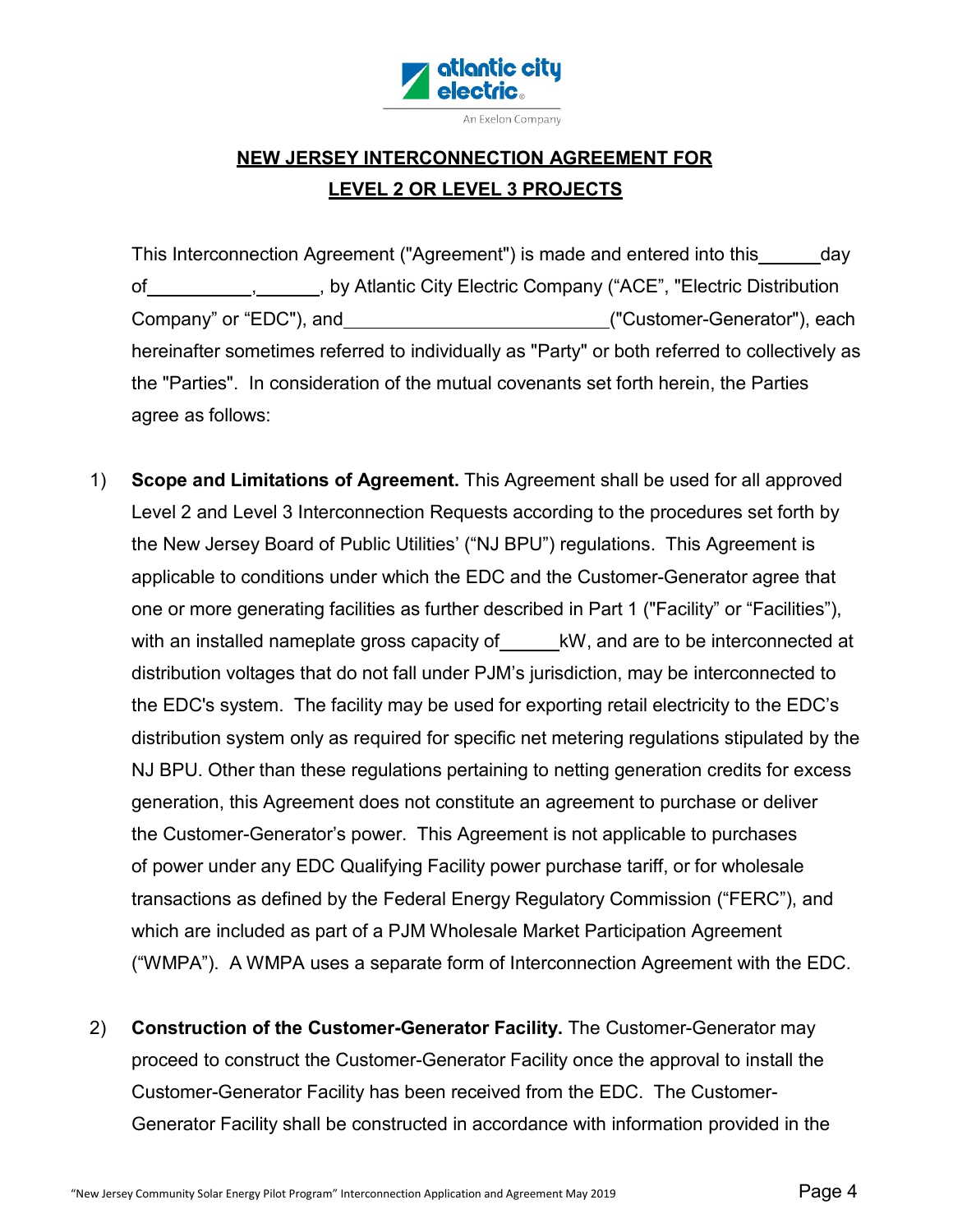Interconnection Application, the National Electrical Code ("NEC"), IEEE 1547 and the NJ BPU's regulations.

The Applicant shall notify the EDC of any changes to the originally proposed Level 2 or 3 Customer-Generator Facility that would be subject to further review (e.g., Inverter Manufacturer/Model Number, Size, etc.).

Once an Interconnection Request is deemed complete, any modification to the proposed Customer-Generator Facility that would affect the application review criteria for a Level 2 or 3 project, and is not agreed to in writing by the EDC, shall require submission of a new Interconnection Application.

- 3) **Interconnection:** The Customer-Generator may interconnect and operate the Customer-Generator Facility with the EDC's system once all of the following conditions precedent have been satisfied:
	- a) Electrical Inspection: Upon completing construction, the Customer-Generator shall have the Customer-Generator Facility inspected, or otherwise certified, by the local electrical wiring inspection authority having jurisdiction to ensure that the facility meets the requirements of the NEC.
	- b) Certificate of Completion: The Applicant shall provide the EDC with a completed copy of the Certificate of Completion, including evidence of the electrical inspection by the local authority having jurisdiction. The evidence of completion of the electrical inspection may be provided on inspection forms used by local inspecting authorities.
	- c) Inspection: The EDC has either completed its inspection or waived the right to inspection in this Agreement. After receipt of the Certificate of Completion, the EDC may, upon reasonable notice and at a mutually convenient time, conduct an inspection of the Customer-Generator Facility and observe a Witness Test to ensure that all equipment has been appropriately installed and that all electrical connections have been made in accordance with its requirements. "Witness Test" means the verification by an on-site observation by the EDC that the interconnection installation evaluation required by Section 5.3 of IEEE Standard 1547 and the commissioning test required by Section 5.4 of IEEE Standard 1547 have been adequately performed.
	- d) Metering: Revenue quality metering equipment shall be installed and tested by the EDC. The EDC may choose to schedule the Witness Test also at this time. The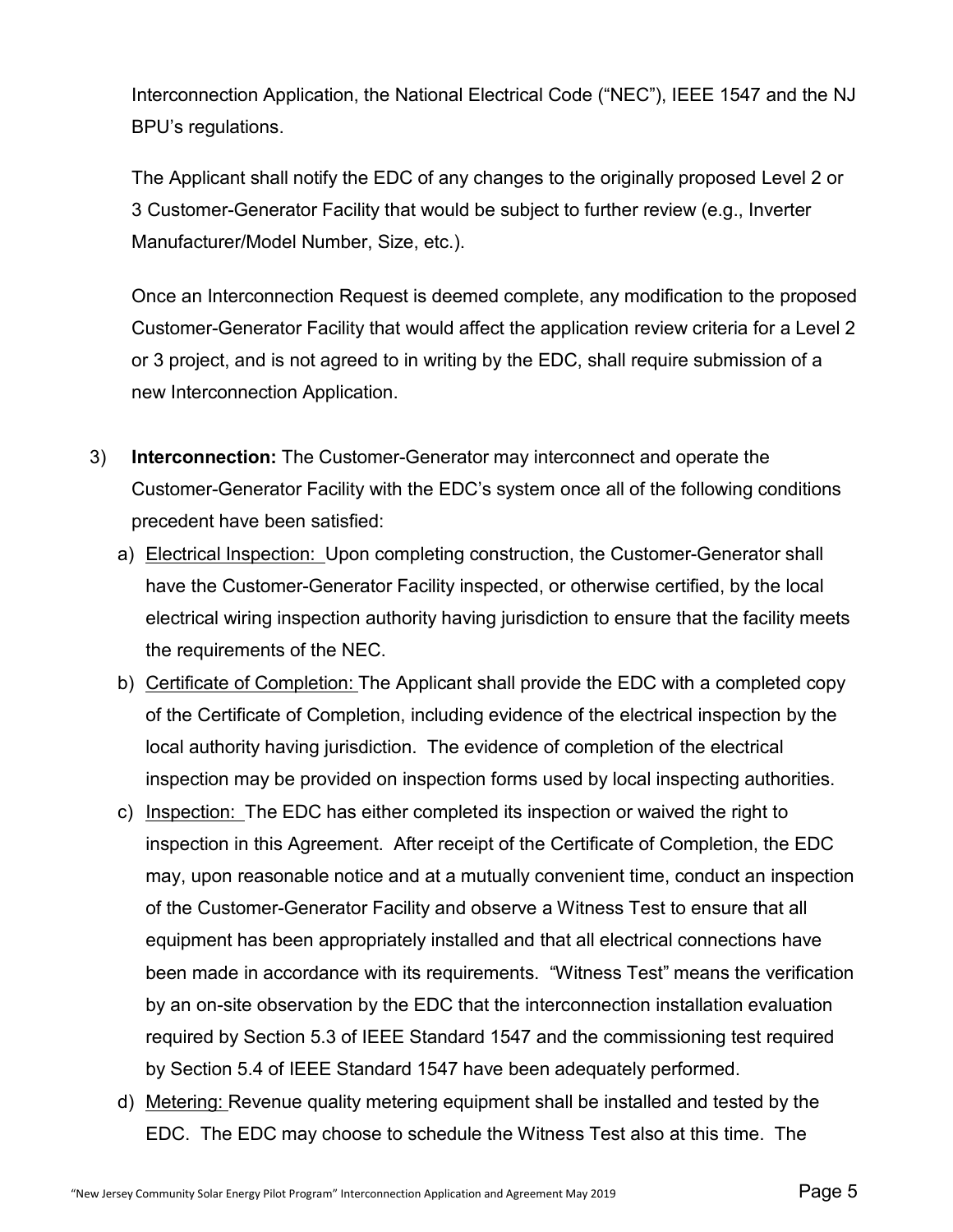Customer-Generator may be responsible for the cost of the purchase, installation, operation, maintenance, testing, repair, and replacement of metering and data acquisition equipment. The Customer-Generator may also be required to provide a voice-quality phone line within 3 feet of the meter to allow EDC to remotely interrogate the meter.

- e) Breaker Trip Control: Generators 1 MW and greater may require remote generator trip/isolation control by the EDC's system operations control center via a local SCADA unit or similar device.
- f) Acceptance: The EDC's representative has signed and returned the Certificate of Completion or provided notification by electronic mail or other acceptable means that the requirements for interconnection are complete and interconnection of the Customer-Generator Facility is accepted for parallel operation.
- g) Special Procedures for Parallel Operation: Once the Customer-Generator Facility has been authorized to commence parallel operation, the Customer-Generator shall abide by any special written rules and procedures developed by the EDC which pertain to the parallel operation of the Customer-Generator Facility, and which are clearly specified in Attachment D of this Agreement.

### **4) Operation:**

- a) Applicable Standards: The Customer-Generator shall construct, own, operate, and maintain its Customer-Generator Facility in accordance with this Agreement, IEEE Standard 1547, the National Electrical Safety Code ("NESC"), the NEC, and applicable standards promulgated by the NJ BPU.
- b) Areas of Responsibility: Each Party shall operate, maintain, repair, and inspect, and shall be fully responsible for the facilities that it now or subsequently may own unless otherwise specified in the attachments to this Agreement. Each Party shall be responsible for the safe installation, maintenance, repair, and condition of their respective lines and appurtenances on their respective sides of the Point of Common Coupling.
- c) Minimization of Adverse System Impact: The Customer-Generator agrees to design, install, maintain, and operate its Customer-Generator Facility so as to minimize the likelihood of causing an adverse system impact on an electric system that is not owned or operated by the EDC.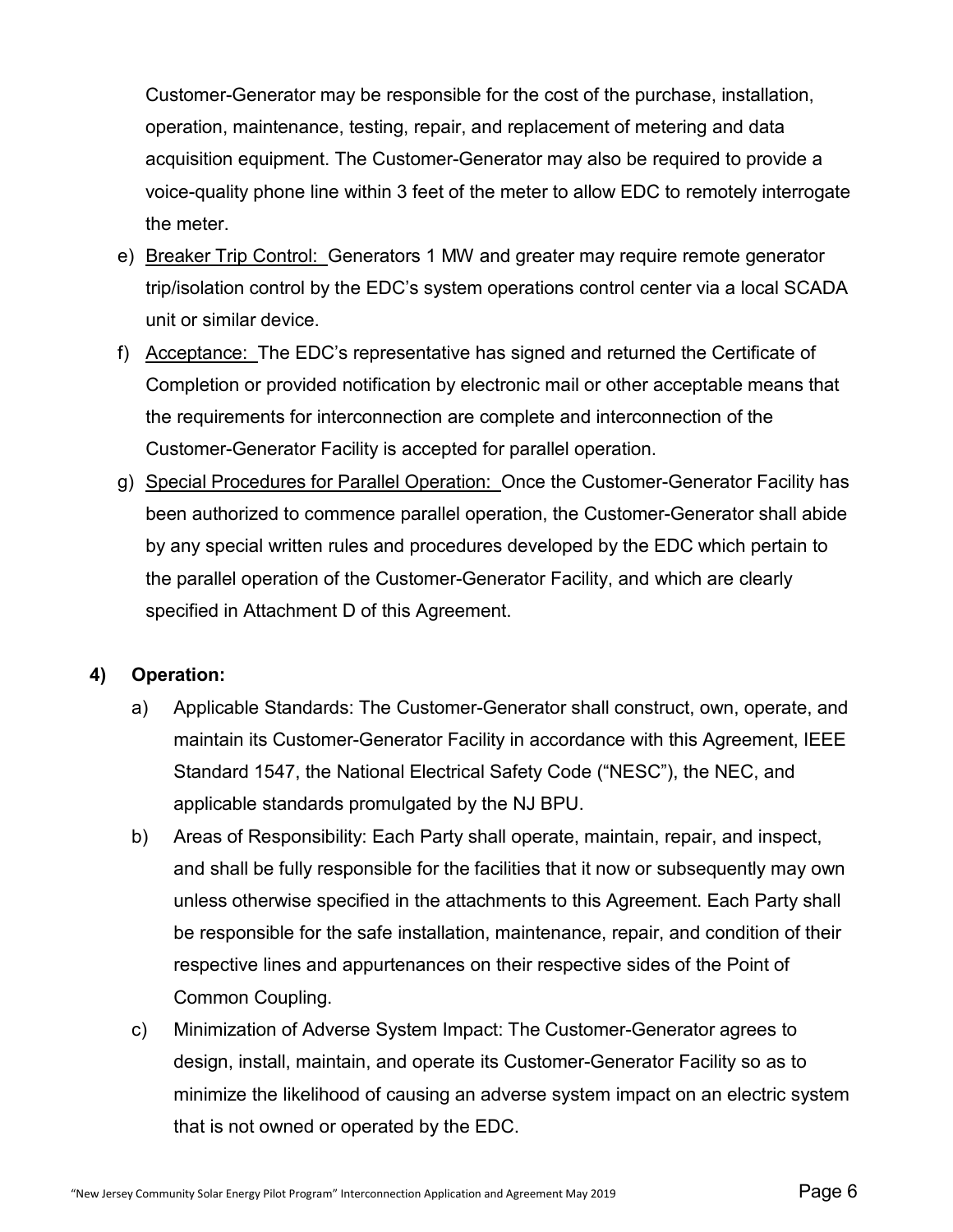- d) Reactive Power: The Customer-Generator shall design its Customer-Generator Facility to maintain a composite power delivery at continuous rated power output at the Point of Common Coupling at a power factor within the power factor range required by the EDC's applicable tariff for a comparable load customer.
- 5) **Periodic Testing.** All interconnection-related protective functions and associated batteries shall be periodically tested at intervals specified by the manufacturer, system integrator, or other authority that has jurisdiction over the Customer-Generator Facility interconnection. Periodic test reports or a log for inspection shall be maintained.
- 6) **Safe Operations and Maintenance.** The Customer-Generator shall be fully responsible to operate, maintain, and repair the Customer-Generator Facility as required to ensure that the Customer-Generator Facility complies at all times with the interconnection standards it has been certified to meet.
- 7) **Access.** The EDC shall have access to the metering equipment and the disconnecting means of the Customer-Generator Facility at all times. The EDC shall provide reasonable notice to the Customer-Generator, when possible, prior to using its right of access. In an emergency or outage situation, where there is no access to an AC disconnecting means such as a switch or breaker, the EDC may disconnect the service to the premise.
- 8) **Exterior AC Disconnect Switch / Isolation Device.** Small generator facilities shall be capable of being isolated from the EDC by means of a lockable, visible-break isolation device accessible by the EDC in accordance with NEC requirements. The isolation device shall be installed, owned and maintained by the Customer-Generator and located between the small generation facility and the point of interconnection. A draw-out type circuit breaker with a provision for padlocking at the draw-out position can be considered an isolation device for purposes of this requirement. A Customer-Generator may elect to provide the EDC access to an isolation device that is contained in a building or area that may be unoccupied and locked, or not otherwise readily accessible to the EDC, by installing a lockbox for use solely by the EDC for obtaining access to the isolation device. The Customer-Generator shall install the lockbox in a location that is readily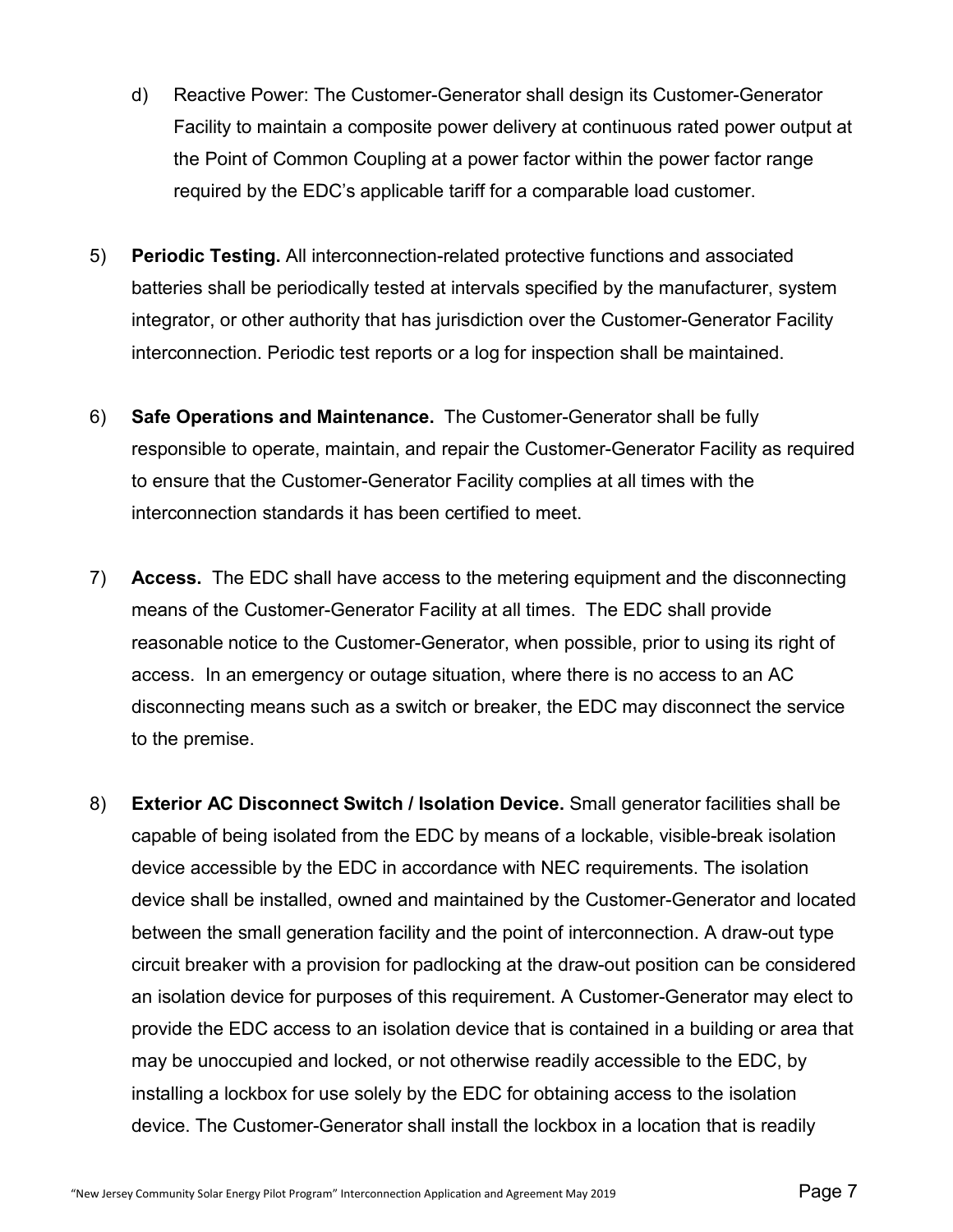accessible by the EDC and the Customer-Generator, and shall permit the EDC to affix a placard in a location of its choosing that provides clear instructions to EDC operating personnel on access to the isolation device. The Customer-Generator, at its option, may provide and install this placard.

- 9) **Conflicts in Agreements.** Nothing in this Agreement is intended to affect any other agreement between the EDC and the Customer-Generator. However, in the event that the provisions of this Agreement are in conflict with the provisions of the EDC's tariff, the EDC tariff shall control.
- 10) **Disconnection.** The EDC may temporarily disconnect the Customer-Generator Facility upon occurrence of any of the following conditions:
	- a) For scheduled outages upon reasonable notice,
	- b) For unscheduled outages or emergency conditions,
	- c) If the EDC determines that the Customer-Generator Facility does not operate in a manner consistent with this Application/Agreement,
	- d) If the EDC determines that continued operation of the Customer-Generator Facility is a safety hazard to the EDC's personnel or to the general public,
	- e) In the event the interconnection equipment used by the Customer-Generator Facility is de-listed by the Nationally Recognized Testing Laboratory that provided the listing at the time the interconnection was approved and the EDC ascertains that the continued operation has the potential to cause a safety, reliability or a power quality problem.

### 11) **Customer-Generator Billing and Payment:**

- a) Payment for Interconnection Facilities: The Customer-Generator shall pay for the cost of the Interconnection Facilities itemized in Attachment C of this Agreement. If a study was performed, the EDC shall identify the Interconnection Facilities necessary to safely interconnect the Customer-Generator's facility with the EDC's Electric Distribution System, the cost of those facilities, and the time required to build and install those facilities.
- b) Scope of Cost for Interconnection Facilities: The EDC shall bill the Customer-Generator for the design, engineering, procurement, construction, and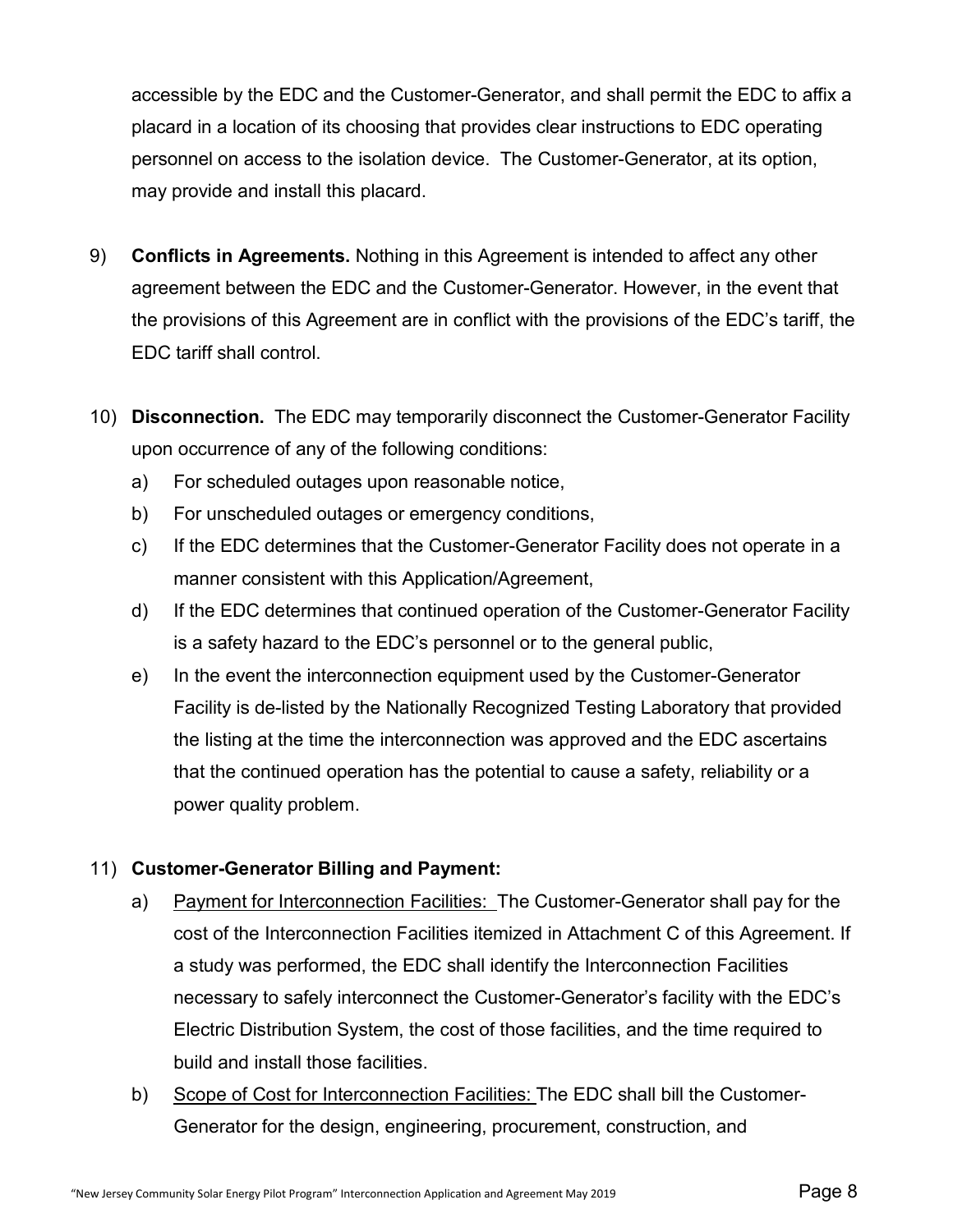commissioning costs of EDC provided interconnection facilities and distribution upgrades contemplated by this Agreement as set forth in Attachment E, on a monthly basis, or as otherwise agreed by the Parties. The Customer-Generator shall pay each bill within 30 calendar days of receipt, or as otherwise agreed to by the Parties.

- c) True-Up of Actual Costs: Within one hundred and twenty (120) calendar days of completing the construction and installation of the EDC's interconnection facilities and Distribution Upgrades described in the Attachment C & E to this Agreement, the EDC shall provide the Customer-Generator with a final accounting report of any difference between (1) the actual cost incurred to complete the construction and installation and the budget estimate provided to the Customer-Generator and a written explanation for any significant variation; and (2) the Customer-Generator's previous deposit and aggregate payments to the EDC for such interconnection facilities and distribution upgrades. If the Customer-Generator's cost responsibility exceeds its previous deposit and aggregate payments, the EDC shall invoice the Customer-Generator for the amount due and the Customer-Generator shall make payment to the EDC within thirty (30) calendar days. If the Customer-Generator's previous deposit and aggregate payments exceed its cost responsibility under this Agreement, the EDC shall refund to the Customer-Generator an amount equal to the difference within thirty (30) calendar days of the final accounting report.
- d) Deposit: At least twenty (20) business days prior to the commencement of the design, procurement, installation, or construction of a discrete portion of the EDC's interconnection facilities and distribution upgrades, the Customer-Generator shall provide the EDC with a deposit equal to 100% of the estimated costs prior to its beginning design of such facilities.
- e) Modification of the Customer-Generator Facility: The Customer-Generator must receive written authorization from the EDC prior to making any change to the Customer-Generator Facility, other than a minor equipment modification, that could cause an Adverse System Impact. If the Customer-Generator makes such modification without the EDC's prior written authorization, the EDC shall have the right to temporarily disconnect the Customer-Generator Facility until such time as the EDC reasonably concludes the modification poses no threat to the safety or reliability of its Electric Distribution System.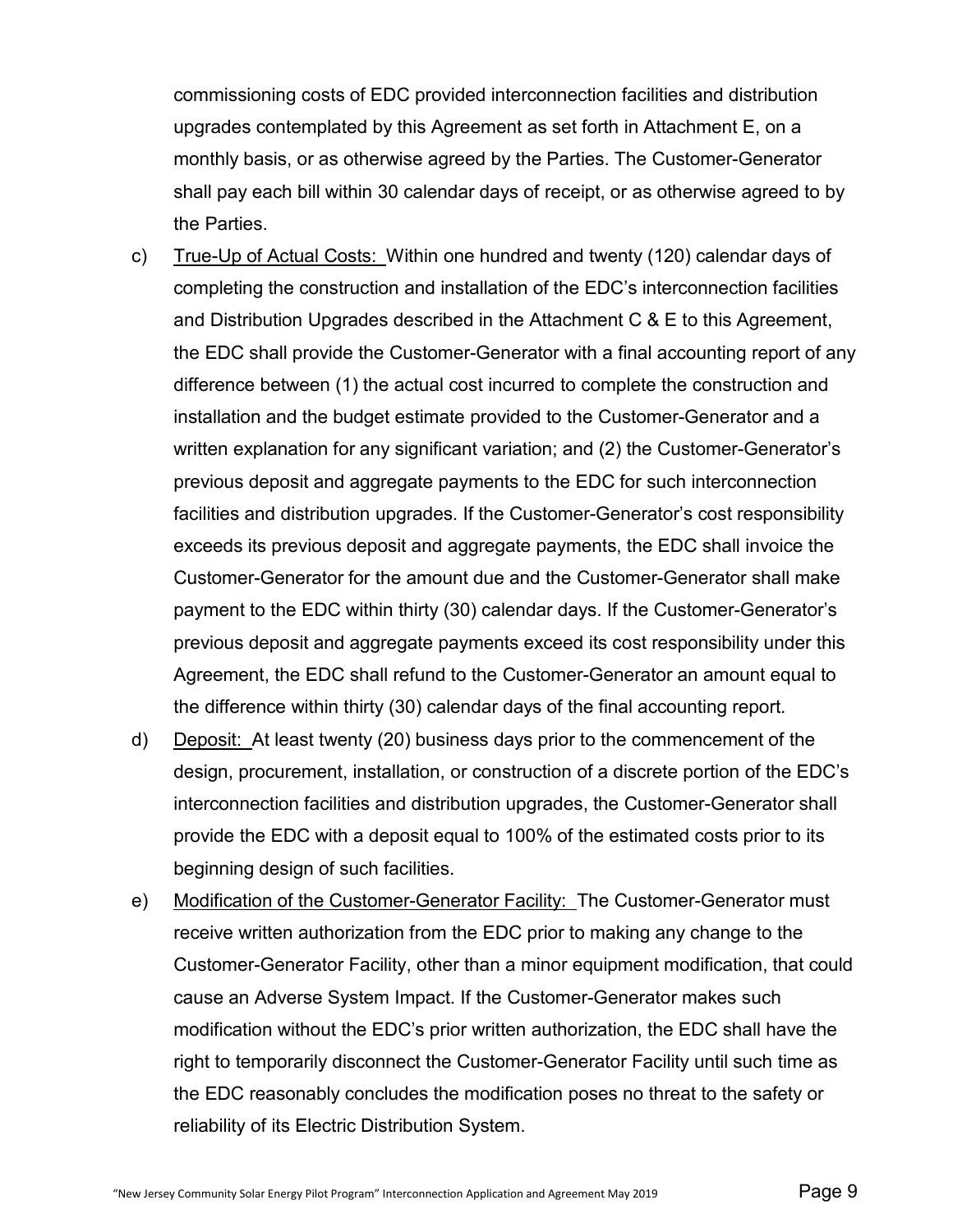- 12) **Insurance.** For generator facilities with a Nameplate Capacity of 2 MW or above, the Customer-Generator shall carry adequate insurance coverage that shall be acceptable to the EDC; provided, that the maximum comprehensive/general liability coverage that shall be continuously maintained by the Customer-Generator during the term shall be not less than \$2,000,000 for each occurrence, and an aggregate, if any, of at least \$4,000,000. The EDC, its officers, employees and agents will be added as an additional insured on this policy.
- 13) **Customer-Generator Indemnification.** To the fullest extent permitted by law, Customer-Generator shall indemnify, defend, and hold harmless EDC, any and all of the members of its governing bodies, and its officers, agents, and employees ("EDC Indemnifieds") for, from, and against any and all claims, demands, suits, costs of defense, attorneys' fees, witness fees of any type, losses, damages, expenses, and liabilities, whether direct, indirect or consequential, personal injury, death, or occupational disease of any person, including, but not limited to, all Contractor's or Subcontractor's employees or agents; or due to loss or damage to any real or personal property tangible or intangible; which in whole or in part arise out of, are related to, arise from, or are in any way connected with: (a) Customer-Generator's or any non-EDC party's design, construction, installation, inspection, maintenance, testing or operation of the Customer-Generator Facility or equipment used in connection with this Agreement; (b) the interconnection of the Customer-Generator Facility with, and delivery of energy from the Customer-Generator Facility to, EDC's electrical distribution system; or (c) the performance or nonperformance of Customer-Generator's obligations under this Agreement. It is the intent of EDC and Customer-Generator that EDC shall, in all instances except for loss or damage resulting from the sole negligence of EDC, be indemnified against all liability, loss, or damage of any nature whatsoever for or on account of any injuries or death of person(s) or damages to or destruction of property belonging to any person arising out of, or in any way connected with, Customer-Generator's performance of this Agreement and the interconnection of the Customer-Generator Facility. Customer-Generator's obligations under this Section shall survive the termination of this Agreement.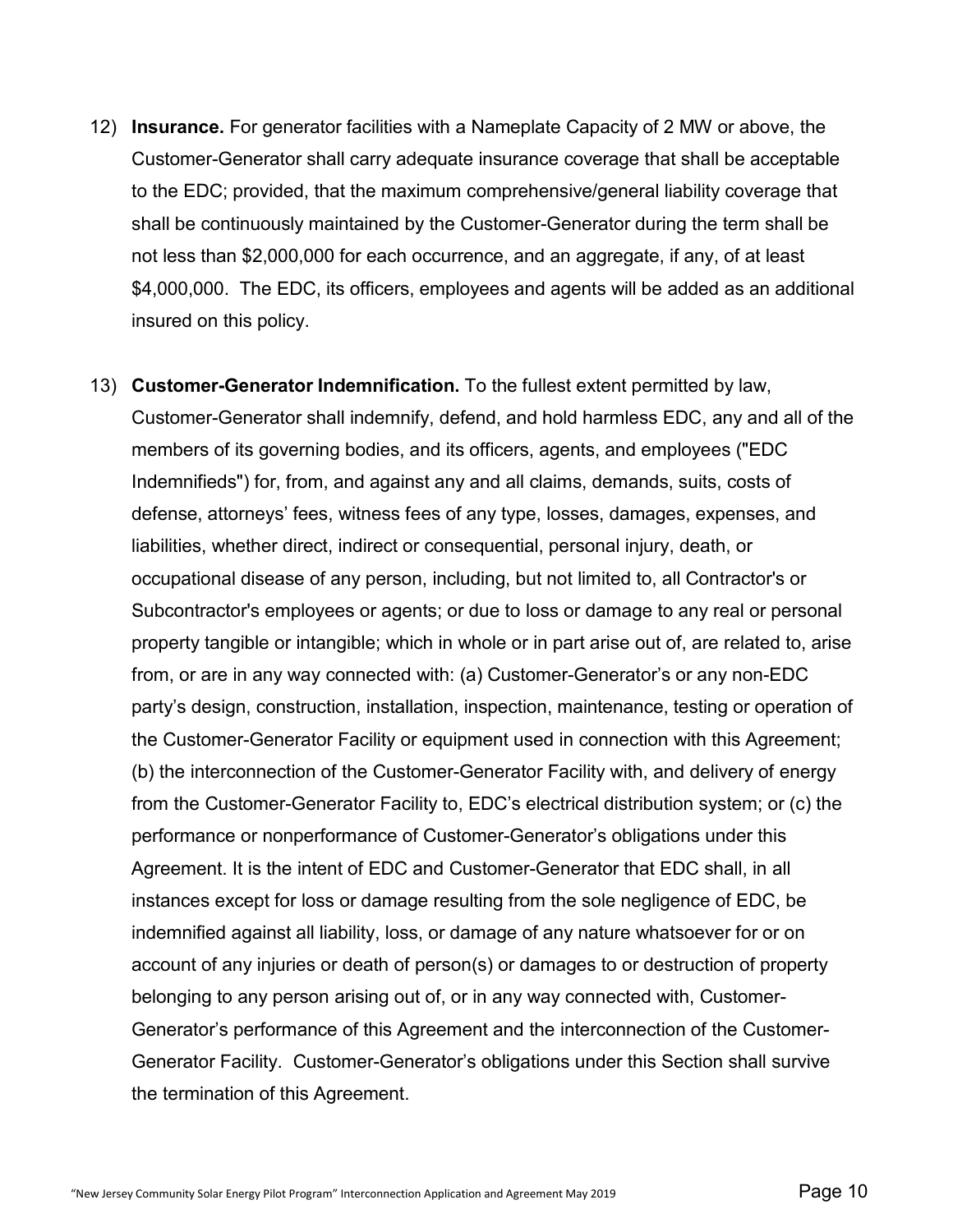- 14) **Limitation of Liability.** THE EDC'S TOTAL LIABILITY TO THE CUSTOMER-GENERATOR FOR ALL CLAIMS OR SUITS OF ANY KIND, WHETHER BASED UPON CONTRACT, TORT (INCLUDING NEGLIGENCE), WARRANTY, STRICT LIABILITY OR OTHERWISE, FOR ANY LOSSES, DAMAGES, COSTS OR EXPENSES OF ANY KIND WHATSOEVER ARISING OUT OF, RESULTING FROM, OR RELATED TO THE PERFORMANCE OR BREACH OF THIS CONTRACT SHALL, UNDER NO CIRCUMSTANCES, EXCEED THE FINAL COST OF ANY INTERCONNECTION FACILITIES PAID FOR BY THE CUSTOMER-GENERATOR. THE EDC SHALL NOT, UNDER ANY CIRCUMSTANCES, BE LIABLE FOR ANY SPECIAL, INDIRECT, INCIDENTAL, PUNITIVE, OR CONSEQUENTIAL LOSSES, DAMAGES, COSTS, OR EXPENSES WHATSOEVER (INCLUDING, BUT NOT LIMITED TO, LOST OR REDUCED PROFITS, REVENUES, EFFICIENCY, PRODUCTIVITY, BONDING CAPACITY, OR BUSINESS OPPORTUNITIES, OR INCREASED OR EXTENDED OVERHEAD, OPERATING, MAINTENANCE OR DEPRECIATION COSTS AND EXPENSES).
- 15) **Termination.** This Application/Agreement may be terminated under the following conditions:
	- a) By Customer-Generator. The Customer-Generator may terminate this Application/Agreement by providing written notice to the EDC.
	- b) By the EDC. The EDC may terminate this Application/Agreement if the Customer-Generator fails to remedy a violation of terms of this Application/Agreement after providing written notice and a reasonable opportunity to cure.
- 16) **Permanent Disconnection.** In the event the Application/Agreement is terminated, the EDC shall have the right to disconnect its facilities or direct the Customer-Generator to disconnect its Customer-Generator Facility.
- 17) **Survival Rights.** This Application/Agreement shall continue in effect after termination to the extent necessary to allow or require either Party to fulfill its rights or obligations that arose under the Application/Agreement.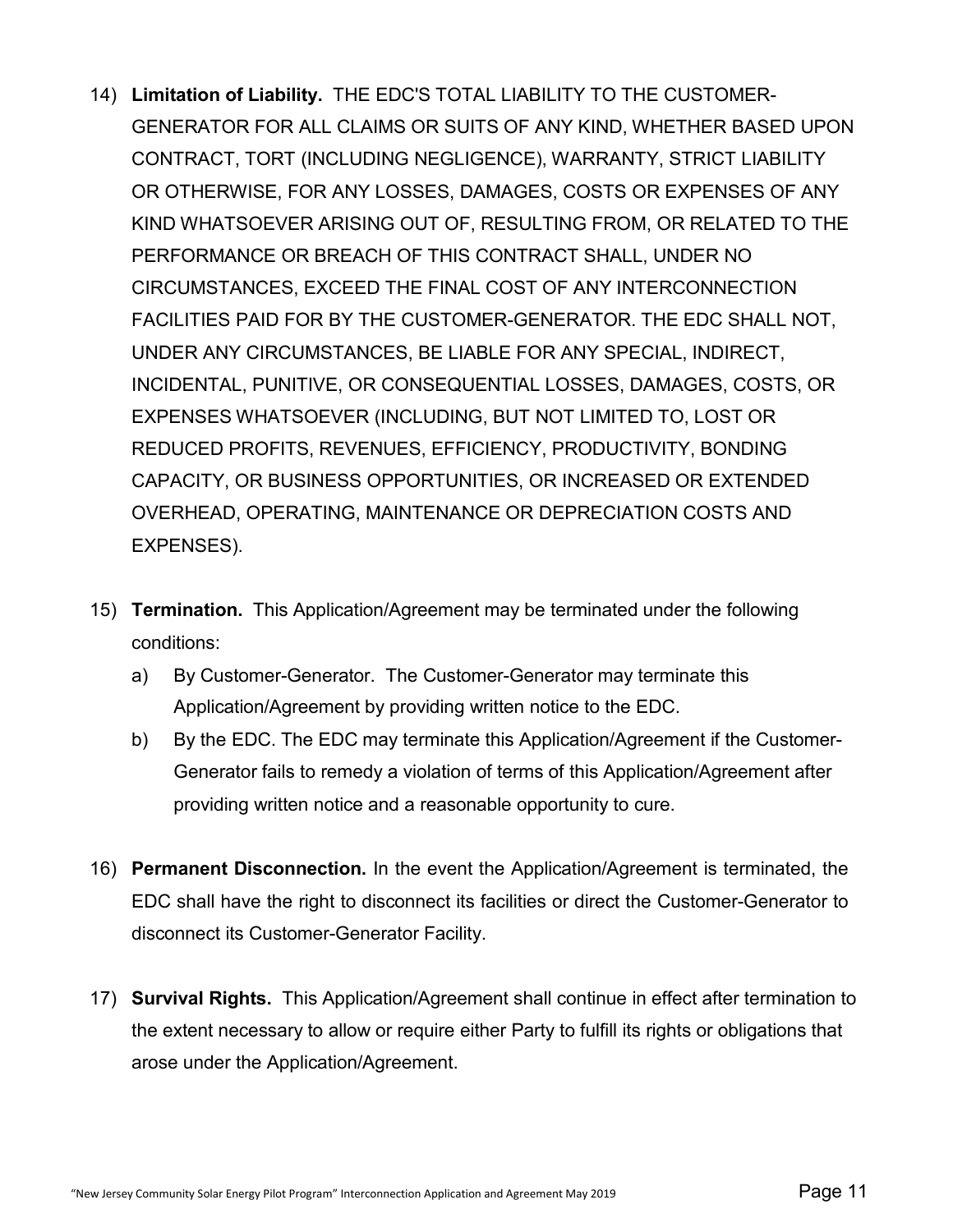- 18) **Assignment/Transfer of Ownership of the Customer-Generator Facility.** The rights granted to the Customer-Generator under this Application/Agreement shall not survive the transfer of ownership of the Customer-Generator Facility to a new owner unless the new owner agrees to the assignment/transfer of this Application/Agreement and accepts the concomitant responsibilities, and so notifies the EDC in writing within fifteen (15) days of such transfer of ownership. In order for the new owner to be treated as a Net Metering customer for billing purposes, the new owner shall be responsible for providing legal evidence to the EDC of an assignment of the existing Application/Agreement, or if the existing agreement has terminated under this provision, a new Application/Agreement will be required before Net Metering will be reinstituted.
- 19) **No Third Party Beneficiaries.** This Agreement is not intended to and does not create rights, remedies, or benefits of any character whatsoever in favor of any persons, corporations, associations, or entities other than the Parties, and the obligations herein assumed are solely for the use and benefit of the Parties, their successors in interest and, where permitted, their assigns.
- 20) **No Waiver.** The failure of a Party to this Agreement to insist, on any occasion, upon strict performance of any provision of this Agreement will not be considered to waive the obligations, rights, or duties imposed upon the Parties.
- 21) **Definitions.** The capitalized terms used herein, and the definitions of such terms, are as those used in N.J.A.C. 14:8-4.2 Net Metering and Interconnection Standards for Class I Renewable Energy Systems.;
- 22) **Notice.** Unless otherwise provided in this Application/Agreement, any written notice, demand or request required or authorized in connection with this Application/Agreement ("Notice") shall be deemed properly given if delivered in person, sent by Electronic Mail (E-mail), sent by recognized national courier service, or sent by first class mail, postage prepaid, to the person specified below:

#### **If to EDC:**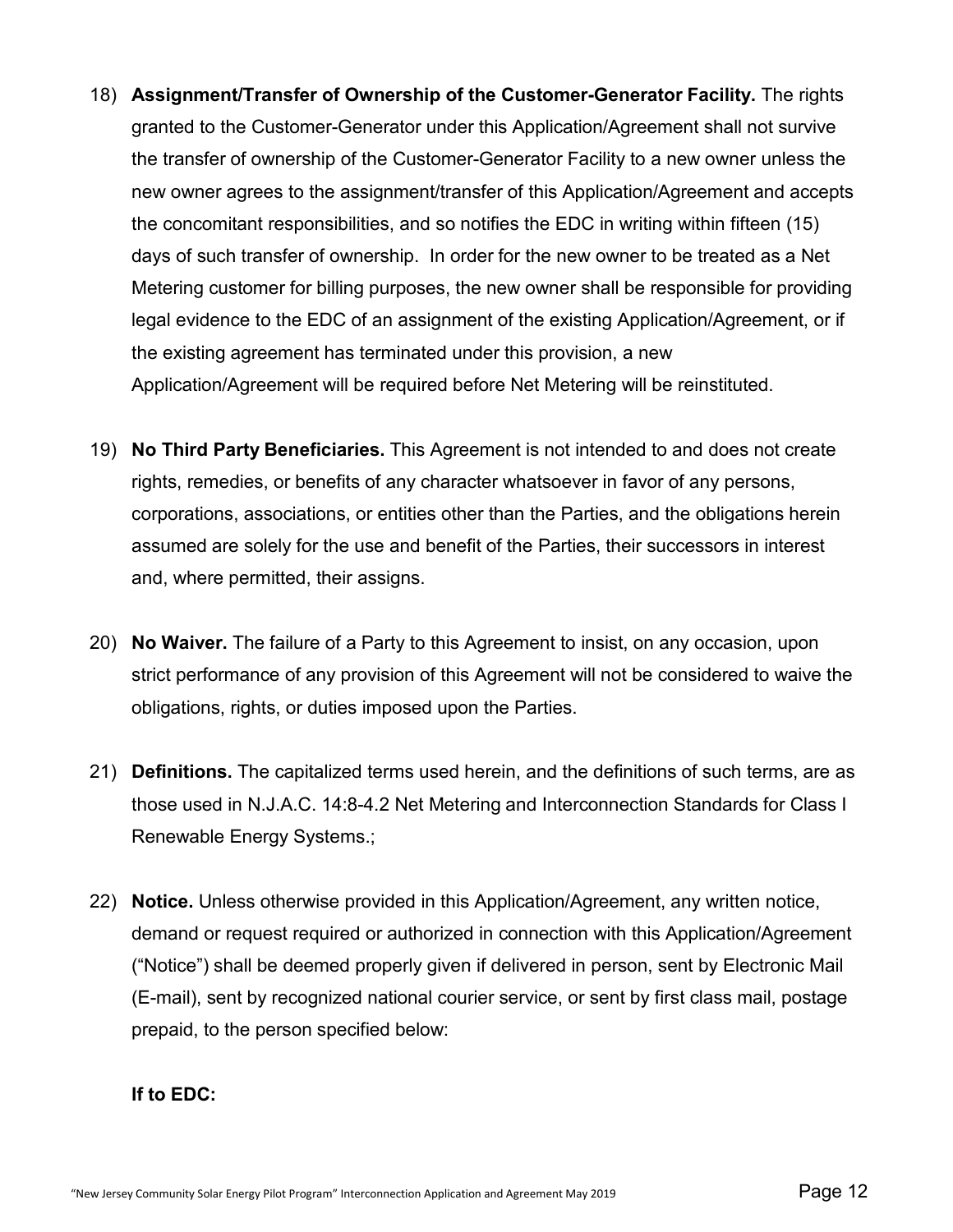The contact listed on the EDC website as the primary contact for the EDC listed in the Customer-Generator's Facility Information section in Part 1 of this Interconnection Agreement.

#### **If to Customer-Generator:**

The contact listed in the Legal Name and Mailing Address of Customer-Generator section on Part 1 of this Interconnection Application. The Customer-Generator is responsible for notifying the EDC of any change in the contact party information.

In the event the original applicant sells or otherwise transfers ownership of the property listed in the Customer-Generator Facility's Information section listed in Part 1 of the Interconnection Agreement, the original applicant shall provide the EDC with the appropriate contact information for the new owner of the property. Upon any subsequent transfer of ownership, the then current owner shall provide the EDC with the new owner's information.

- 23) **Governing Law and Regulatory Authority.** This Agreement shall be governed by, interpreted, construed, and enforced in accordance with the laws of the State of New Jersey. This Agreement is subject to, and the Parties' obligations hereunder include, operating in full compliance with all valid, applicable federal, state, and local laws or ordinances, and all applicable rules, regulations, orders of, and tariffs approved by duly constituted regulatory authorities having jurisdiction.
- 24) **Multiple Counterparts.** This Agreement may be executed in two counterparts, each of which is deemed an original but all constitute one and the same instrument.
- 25) **Important Note.** Running grid-tied generation at a premise will generally raise voltage levels. A proper voltage drop/rise study must be done to insure that resulting voltages do not cause problems at the customer premise and/or to the operation of the inverter. If there are times when generator output will exceed the load of the premise, this will cause voltage rise across the line transformer and service line to the facility. Be sure this is taken into account when doing a voltage drop/rise analysis. If there are other customers that have grid-tied solar and their premise is fed by the same line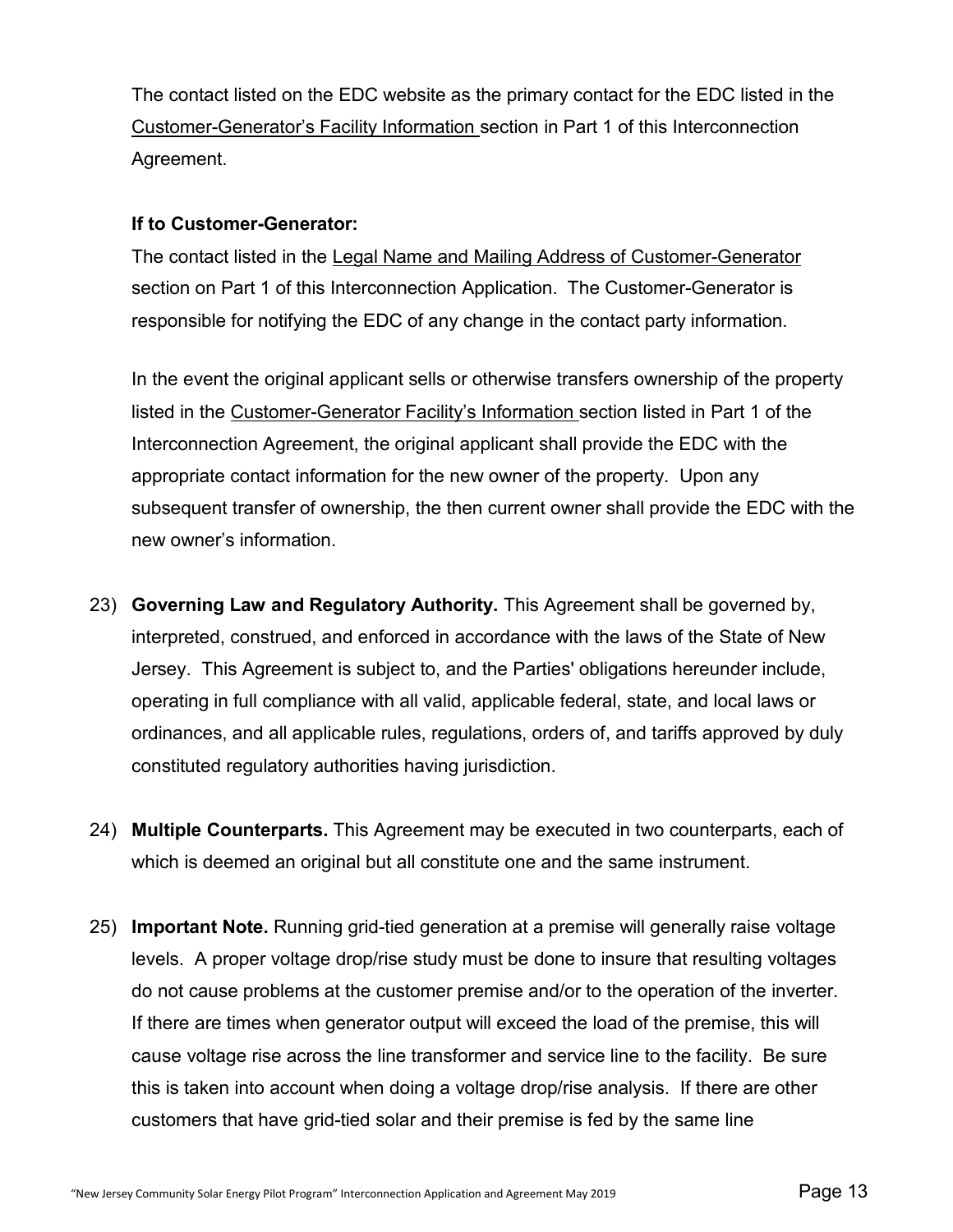transformer, be sure to take that into account when considering voltage rise across the line transformer. If the new generation system causes high voltage for other customers fed by the same transformer, it will be the responsibility of the newest generator installation to remediate the high voltage. The normal voltage at the meter without generation is 120 V +/- 5% (or other secondary voltages such as 208, 240, 480, etc.). Be sure to assume the highest voltage (+ 5%) at the meter when doing the voltage drop/rise analysis to insure acceptable voltage at the premise and at the inverter. **The utility is not responsible for elevated voltage caused by the operation of a generator.** The electrical grid has been designed to maintain 120 V +/- 5% (or other standard secondary voltages) during the course of the normal load cycle.

IN WITNESS WHEREOF, the Parties have caused this Agreement to be signed by their respective duly authorized representatives.

| Atlantic City Electric Company | <b>Customer-Generator</b> |
|--------------------------------|---------------------------|
| SIGNATURE:                     | SIGNATURE:                |
| <b>PRINT NAME:</b>             | <b>PRINT NAME:</b>        |
| TITLE:                         | TITLE:                    |
| DATE:                          | DATE:                     |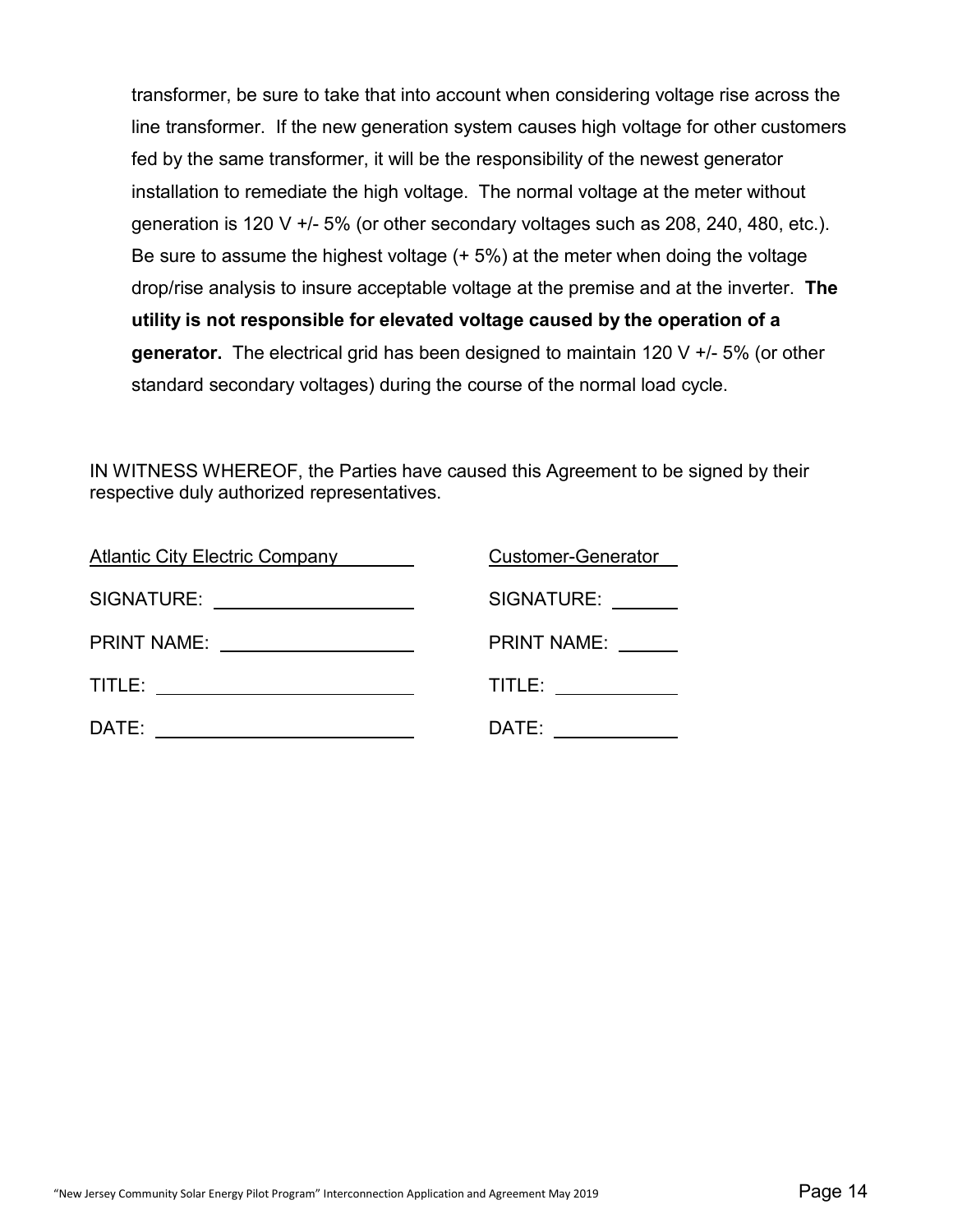# **ATTACHMENT A DESCRIPTION OF FACILITY**

**(To be submitted with Part 1)**

Facility description:

Description of generating unit(s) (the Customer-Generator Facility) to be interconnected with the EDC:

a. Name of Customer-Generator's Facility:

b. Location of Customer-Generator Facility:

c. Size in megawatts of Customer-Generator Facility:

Maximum Facility Output of \_\_\_\_MW

d. Description of the equipment configuration: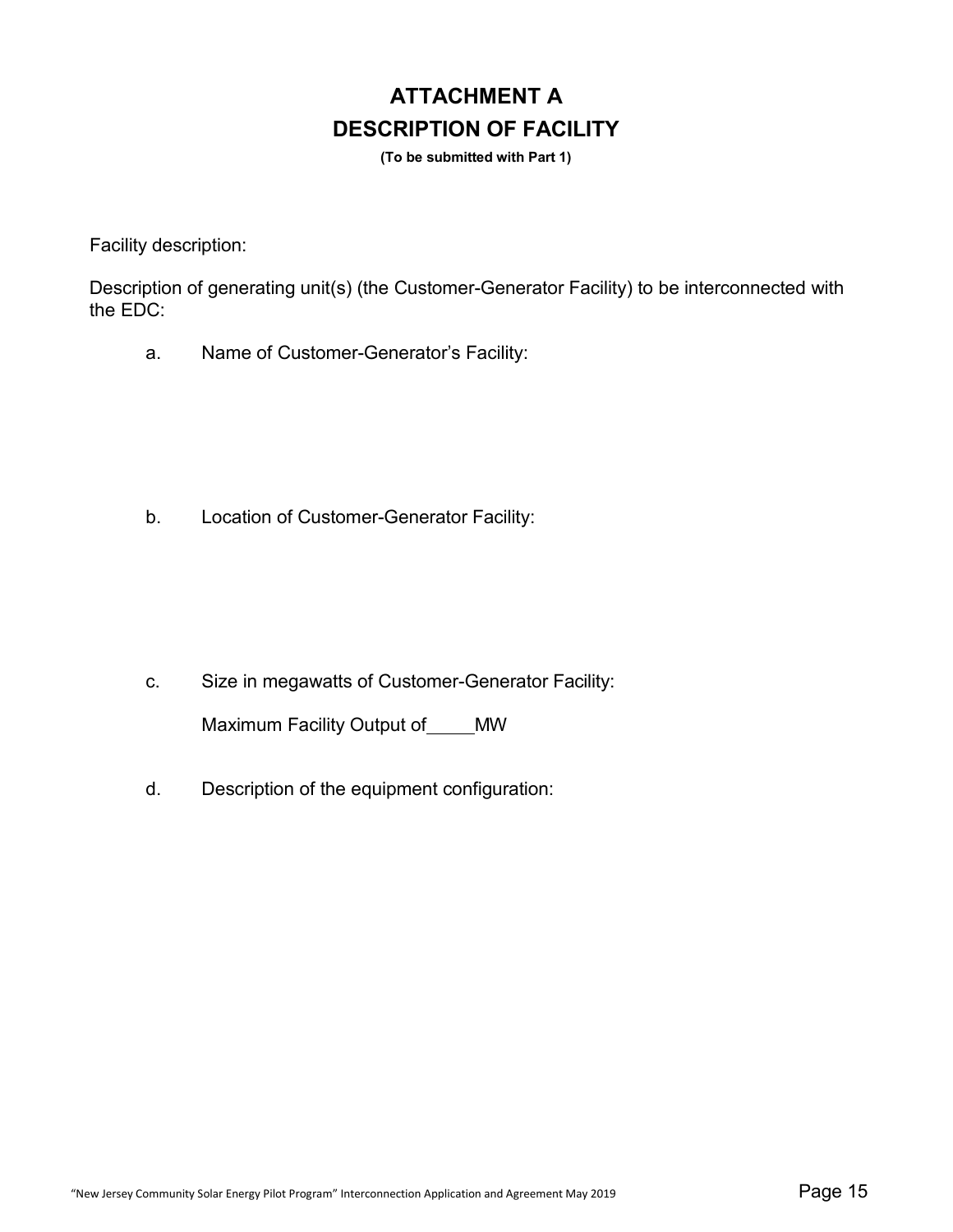## **ATTACHMENT B**

## **GENERATION AND INTERCONNECTION ONE-LINE DIAGRAM**

**(To be submitted with Part 1 – Attach separate diagram if applicable)**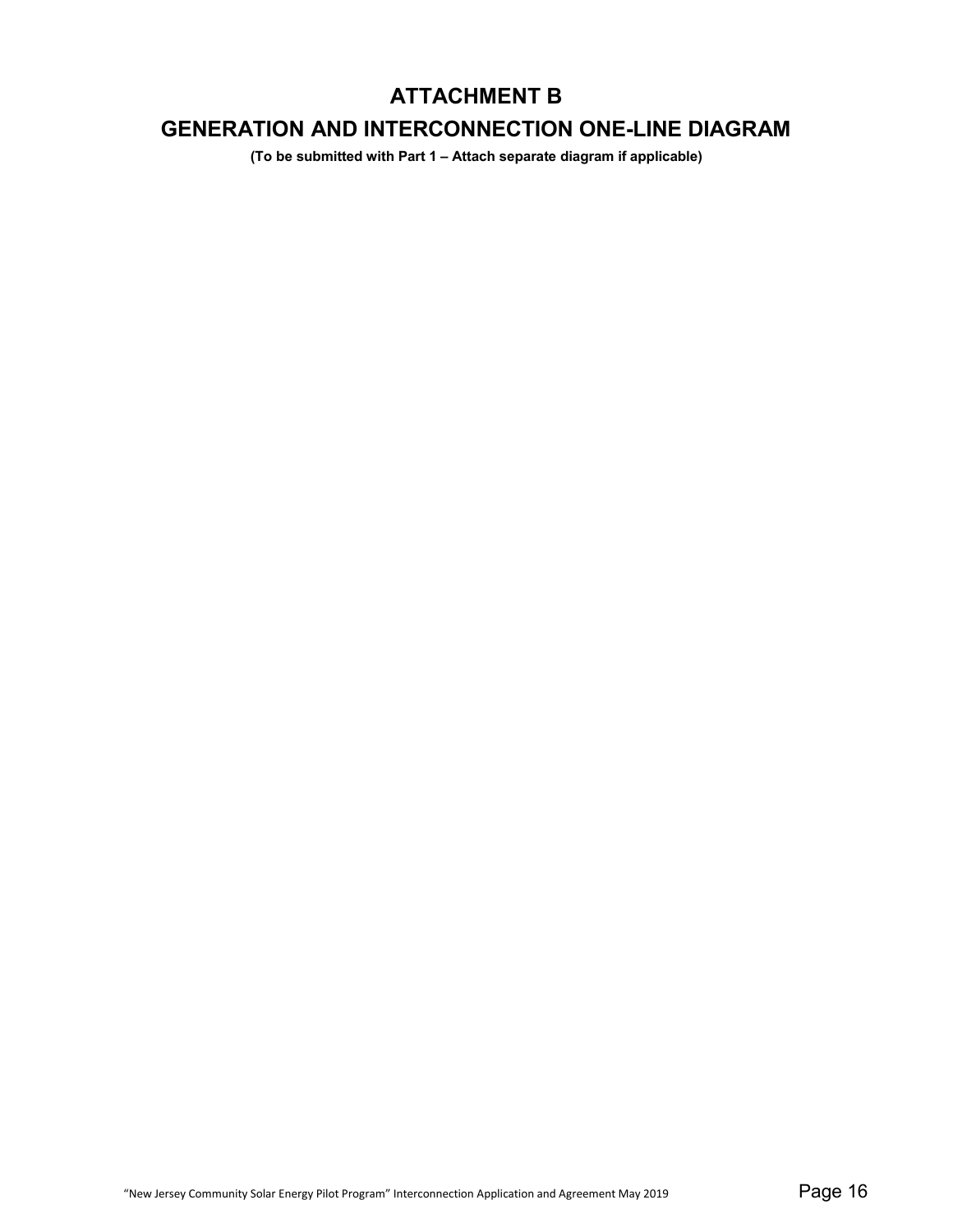# **ATTACHMENT C DESCRIPTION OF INTERCONNECTION FACILITIES**

**(Required if Greater Than or Equal to 100 kW)**

| Location of Point of Common Coupling: |  |
|---------------------------------------|--|
|---------------------------------------|--|

The Point of Common Coupling (sometimes referred to as the "Interconnection Point")

will be located at **will** be located at

2. Projected Date Customer-Generator's Facility will connect to EDC's Electric System:

Energization Date: (Pre-Parallel Operational Testing and Inspection per Article 3.2)

In-service Date: \[\]

3. Description of Point of Common Coupling:

4. Interconnection Facilities Description and Requirements:

5. Description of Metering Facilities:

6. Description of Telemetering Facilities

7. Interconnection Protection Description and Requirements (Must include inverter over/under voltage and over/under frequency settings):

8. Generator maximum output capability (Megawatts): MW

9. Milestones: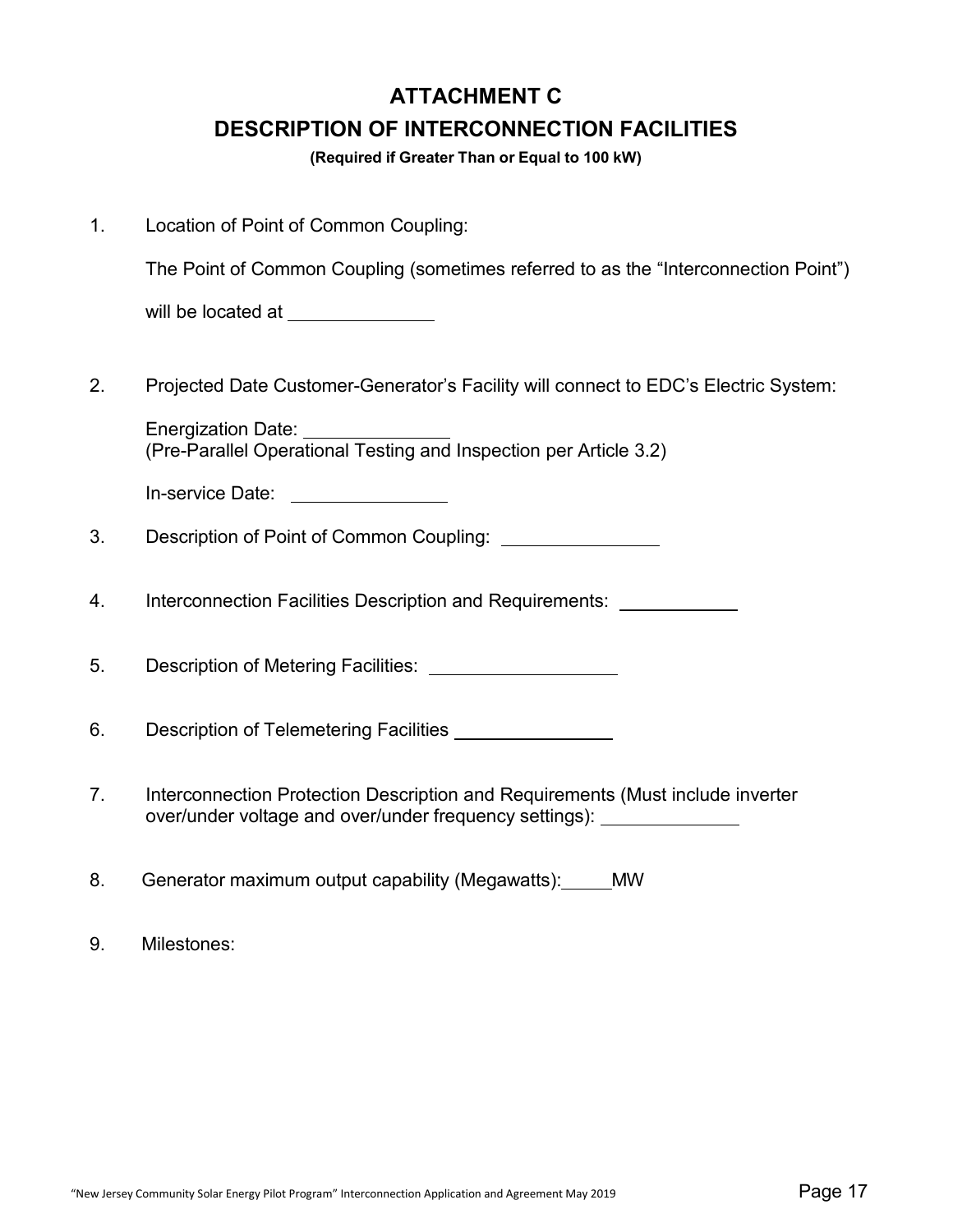## **ATTACHMENT D**

## **SPECIAL PROCEDURES FOR PARALLEL OPERATION**

# **(If Required)**

(Special technical considerations for system protection, metering, data acquisition, etc)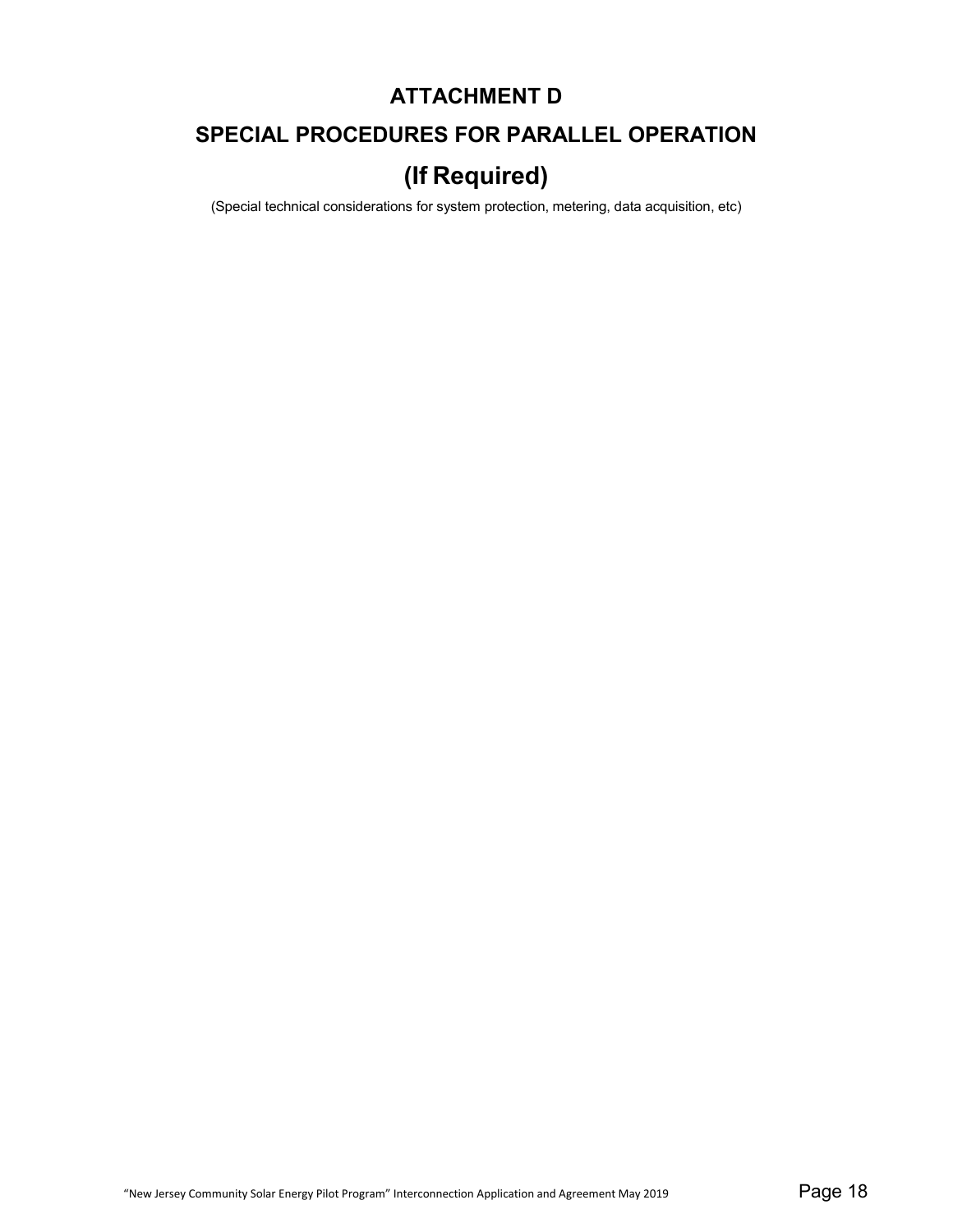# **ATTACHMENT E INTERCONNECTION FACILITIES COST ESTIMATE (If Required)**

#### **1. Interconnection Facilities Cost Estimate:**

Construction Responsibility and Ownership of Interconnection Facilities

a. Customer-Generator.

Customer-Generator shall construct and, unless otherwise indicated, shall own, the following Interconnection Facilities:

b. EDC.

#### **2. Cost breakdown:**

- 
- \$
0
Direct Labor<br>
\$
0
Direct Materi<br>
\$
0
Indirect Labo 0 Direct Material
- \$ 0 Indirect Labor<br>\$ 0 Indirect Materi
- 0 Indirect Material
- \$ 0 Total

#### **3. Security Amount Breakdown:**

- \$ 0 Estimated Cost of Distribution Upgrades
- plus \$ 0 Estimated cost of the work on the required Interconnection **Facilities**
- less \$ 0 Costs already paid by Customer-Generator
	- \$ 0 Total Security required

#### **4. Estimated annual operation and maintenance expenses:**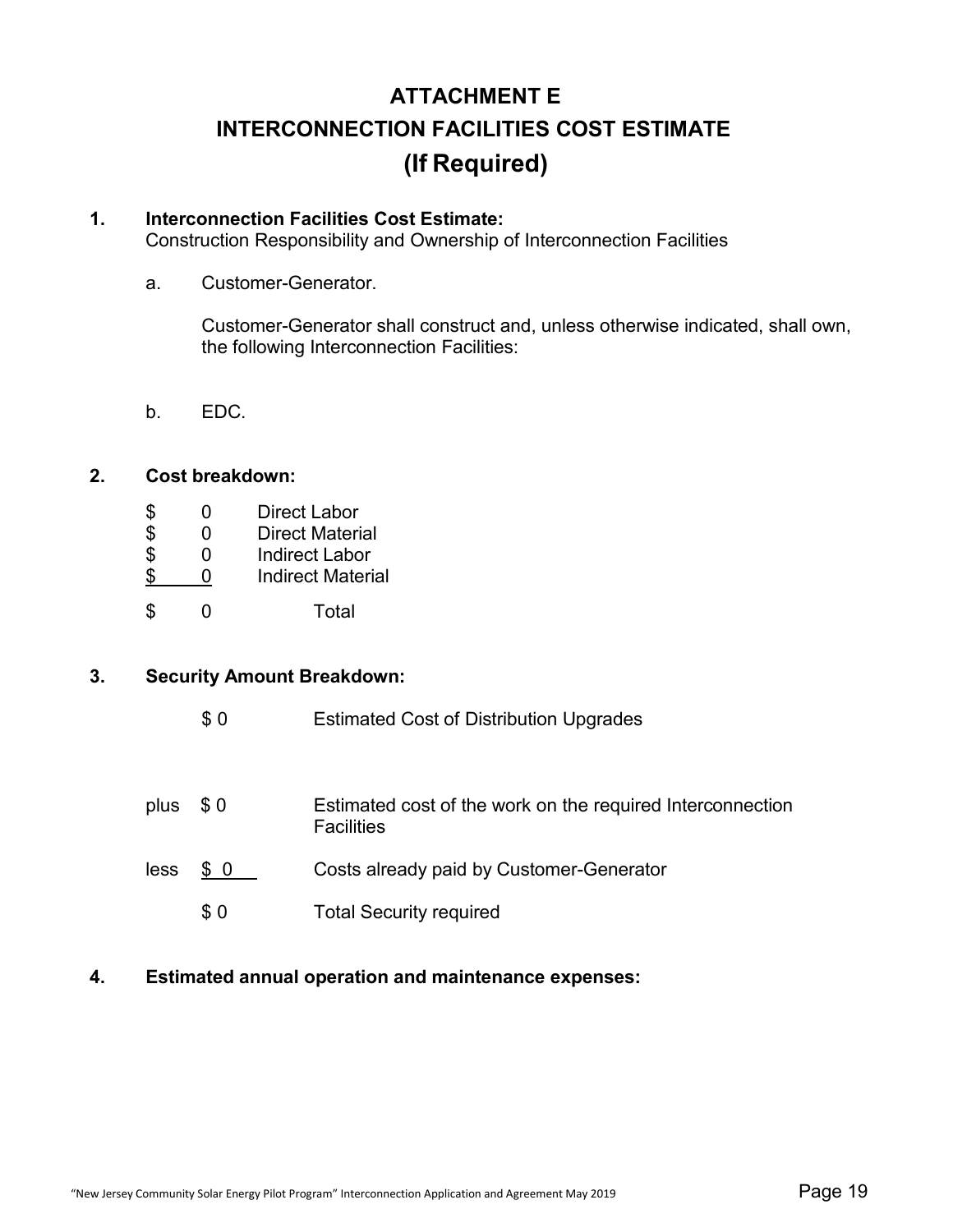

#### **"New Jersey Community Solar Energy Pilot Program" Interconnection Application – PART 1 With Terms and Conditions for Interconnection For a Level 2 & 3 Review** *(Application & Conditional Agreement – to be completed prior to installation)*

## **CUSTOMER GENERATOR CONTACT INFORMATION**

| <b>Legal Name and Mailing Address of Customer-Generator:</b> (if an Individual. Individual's Name)                                                                                                                            |                                                                                                                                                                                        |                            |     |  |
|-------------------------------------------------------------------------------------------------------------------------------------------------------------------------------------------------------------------------------|----------------------------------------------------------------------------------------------------------------------------------------------------------------------------------------|----------------------------|-----|--|
|                                                                                                                                                                                                                               |                                                                                                                                                                                        |                            |     |  |
|                                                                                                                                                                                                                               |                                                                                                                                                                                        |                            |     |  |
| Contact Person/Authorized Agent (If other than above): _________________________                                                                                                                                              |                                                                                                                                                                                        |                            |     |  |
|                                                                                                                                                                                                                               |                                                                                                                                                                                        |                            |     |  |
| Telephone (Daytime): ______________________________(Evening): __________________                                                                                                                                              |                                                                                                                                                                                        |                            |     |  |
|                                                                                                                                                                                                                               |                                                                                                                                                                                        |                            |     |  |
| Alternate Project Contact Information: (if different from Customer-Generator above)                                                                                                                                           |                                                                                                                                                                                        |                            |     |  |
| Alternate Name: ___________________________________ Mailing Address: _______________________________                                                                                                                          |                                                                                                                                                                                        |                            |     |  |
|                                                                                                                                                                                                                               |                                                                                                                                                                                        |                            |     |  |
| Telephone (Daytime): ___________(Evening): ______________                                                                                                                                                                     |                                                                                                                                                                                        |                            |     |  |
|                                                                                                                                                                                                                               |                                                                                                                                                                                        | E-Mail Address (Required): |     |  |
| If an email is provided for your alternate contact, that contact will receive all email communications                                                                                                                        |                                                                                                                                                                                        |                            |     |  |
| THE CUSTOMER-GENERATOR FACILITY'S INFORMATION                                                                                                                                                                                 |                                                                                                                                                                                        |                            |     |  |
| City: City: City: City: City: City: City: City: City: City: City: City: City: City: City: City: City: City: City: City: City: City: City: City: City: City: City: City: City: City: City: City: City: City: City: City: City: |                                                                                                                                                                                        |                            |     |  |
|                                                                                                                                                                                                                               |                                                                                                                                                                                        |                            |     |  |
| ACE Account #: Meter #: Current Annual Energy Consumption:                                                                                                                                                                    |                                                                                                                                                                                        |                            | kWh |  |
| Check if this Facility (building) is, or is going to be, New Construction:                                                                                                                                                    |                                                                                                                                                                                        |                            |     |  |
| <b>Intent of Generation:</b>                                                                                                                                                                                                  |                                                                                                                                                                                        |                            |     |  |
| Metering Rider)<br>Aggregated Net Energy Metering Rider)                                                                                                                                                                      | Net Meter (Unit will operate in parallel and will export power pursuant to the Net Energy<br>Aggregated Net Meter (Unit will operate in parallel and will export power pursuant to the |                            |     |  |
|                                                                                                                                                                                                                               | <b>Community Solar Energy Pilot Program</b>                                                                                                                                            |                            |     |  |
| Program                                                                                                                                                                                                                       | Approved by the Board for participation in the Community Solar Energy Pilot<br><b>No</b><br><b>Yes</b>                                                                                 |                            |     |  |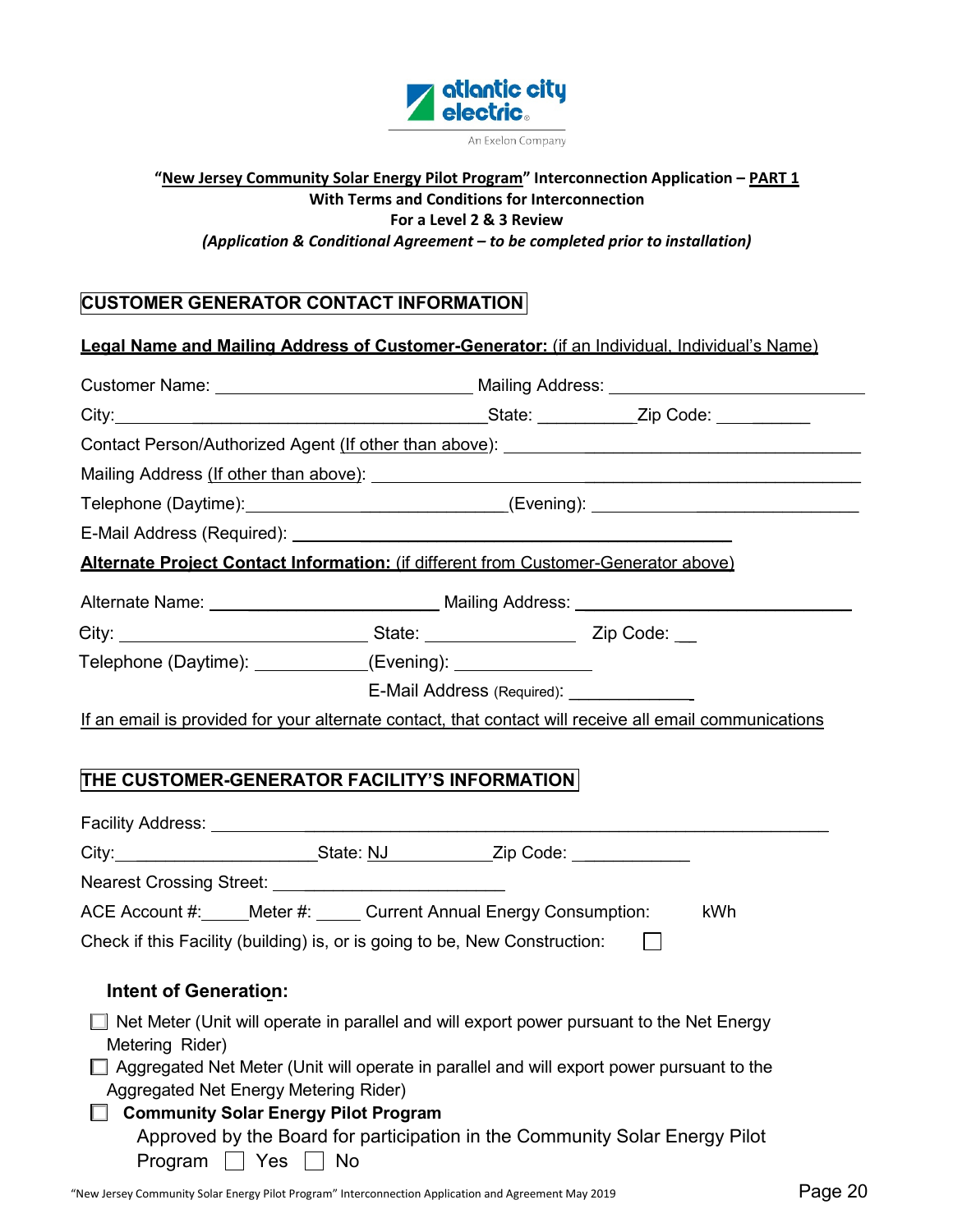| If Yes, attach proof of BPU approval. If No, you will be required to submit proof of BPU |                                                                                                                                                                       |  |
|------------------------------------------------------------------------------------------|-----------------------------------------------------------------------------------------------------------------------------------------------------------------------|--|
| approval later to finalize this request.                                                 |                                                                                                                                                                       |  |
|                                                                                          | □ Rate Schedule Small Power Purchase (Qualifying Facility – Rate SPP)<br>Wholesale Market Transaction (Unit will operate in parallel and participate in PJM market(s) |  |
|                                                                                          | pursuant to a PJM Wholesale Market Participation Agreement)                                                                                                           |  |
|                                                                                          | Offset Partial Load (Unit will operate in parallel, but will not export power at any time to EDC)                                                                     |  |
|                                                                                          | Back-up Generation (Units that temporarily parallel for more than 100 milliseconds)                                                                                   |  |
|                                                                                          | Note: Backup units that do not operate in parallel for more than 100 milliseconds do not                                                                              |  |
| need an interconnection agreement.                                                       |                                                                                                                                                                       |  |
|                                                                                          | PJM Demand Response Market Participant (System will not export energy)                                                                                                |  |
|                                                                                          | Energy, Capacity, Load Reduction and/or Synchronized Reserve Markets: Yes □ No □                                                                                      |  |
| regulation)                                                                              | Regulation Market: Yes $\Box$ No $\Box$ (If no, would have to re-apply in future if change to frequency                                                               |  |
|                                                                                          |                                                                                                                                                                       |  |
|                                                                                          |                                                                                                                                                                       |  |
|                                                                                          | Energy Source: The Mover: The Mover: The Mover:                                                                                                                       |  |
| Type of Application: Initial   Addition/Upgrade                                          | $\overline{1}$                                                                                                                                                        |  |
| <b>Initial Rating</b>                                                                    | DC Generator Total <sup>2</sup> Nameplate Rating: _______ (kW),                                                                                                       |  |
|                                                                                          | AC Inverter Total <sup>3</sup> Rating_____(kW),<br>AC System Design Total Capacity <sup>4</sup> :______(kW)_____(kVA)                                                 |  |
|                                                                                          |                                                                                                                                                                       |  |
|                                                                                          | Added Rating (if upgrade): DC Generator Total Nameplate Rating: ______ (kW),                                                                                          |  |
|                                                                                          | AC Inverter Total Rating (kW),                                                                                                                                        |  |
|                                                                                          | AC System Design Total Capacity: ______(kW) ____(kVA)                                                                                                                 |  |
| Total Rating (if upgrade):                                                               | DC Generator Total Nameplate Rating: _______ (kW),                                                                                                                    |  |
|                                                                                          | AC Inverter Total Rating_____(kW),<br>AC System Design Total Capacity:______(kW)_____(kVA)                                                                            |  |
|                                                                                          |                                                                                                                                                                       |  |
| Generator (or PV Panel) Manufacturer, Model # <sup>5</sup> :                             |                                                                                                                                                                       |  |
|                                                                                          | A copy of Generator nameplate and Manufacturer's Specification Sheet may also be submitted                                                                            |  |
| Number of Generators (or PV Panels): __________                                          |                                                                                                                                                                       |  |
| Type of Tracking if PV (optional): Fixed □ Single Axis □ Double Axis □                   |                                                                                                                                                                       |  |
|                                                                                          |                                                                                                                                                                       |  |
|                                                                                          |                                                                                                                                                                       |  |
|                                                                                          | Inverter Manufacturer <sup>6</sup> :______________Model Number(s) of Inverter <sup>7</sup> : _____                                                                    |  |
|                                                                                          | Number of Inverters <sup>8</sup> :_ Inverter Type: Forced CommutatedLine Commutated Ampere □                                                                          |  |
| Rating: _____________________Amps <sub>Ac,</sub> , Number of Phases: [1 [3               |                                                                                                                                                                       |  |
| Nominal Voltage Rating: VAc, Nominal DC Voltage: VDc,                                    |                                                                                                                                                                       |  |
|                                                                                          |                                                                                                                                                                       |  |

 $^{\text{1}}$  Initial if first time generator request. Addition/Upgrade if this is an add-on to a previously approved system.

 $2^{2}$  Sum of all generators or PV Panels

 $3$  Sum of all inverters

<span id="page-20-0"></span> $^4$  This will be your system design capacity based upon your unique system variables.

 $<sup>5</sup>$  If more than one type, please list all manufactures and model numbers.</sup>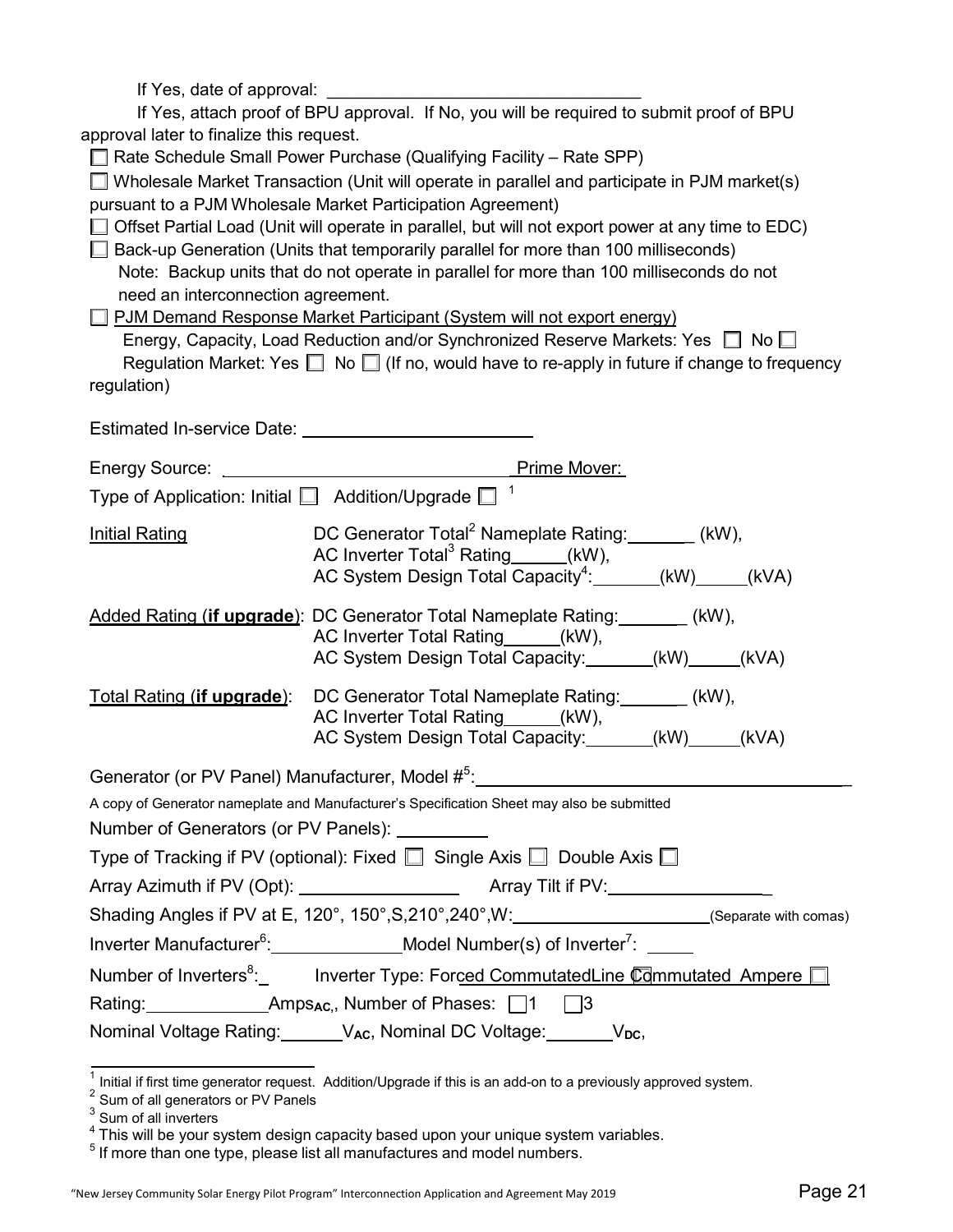$^6$  If more than one manufacture, please list all.

 $^7$  If more than one model number, please list all.<br><sup>8</sup> Attach additional sheets as necessary in the event of multiple inverters of various types/sizes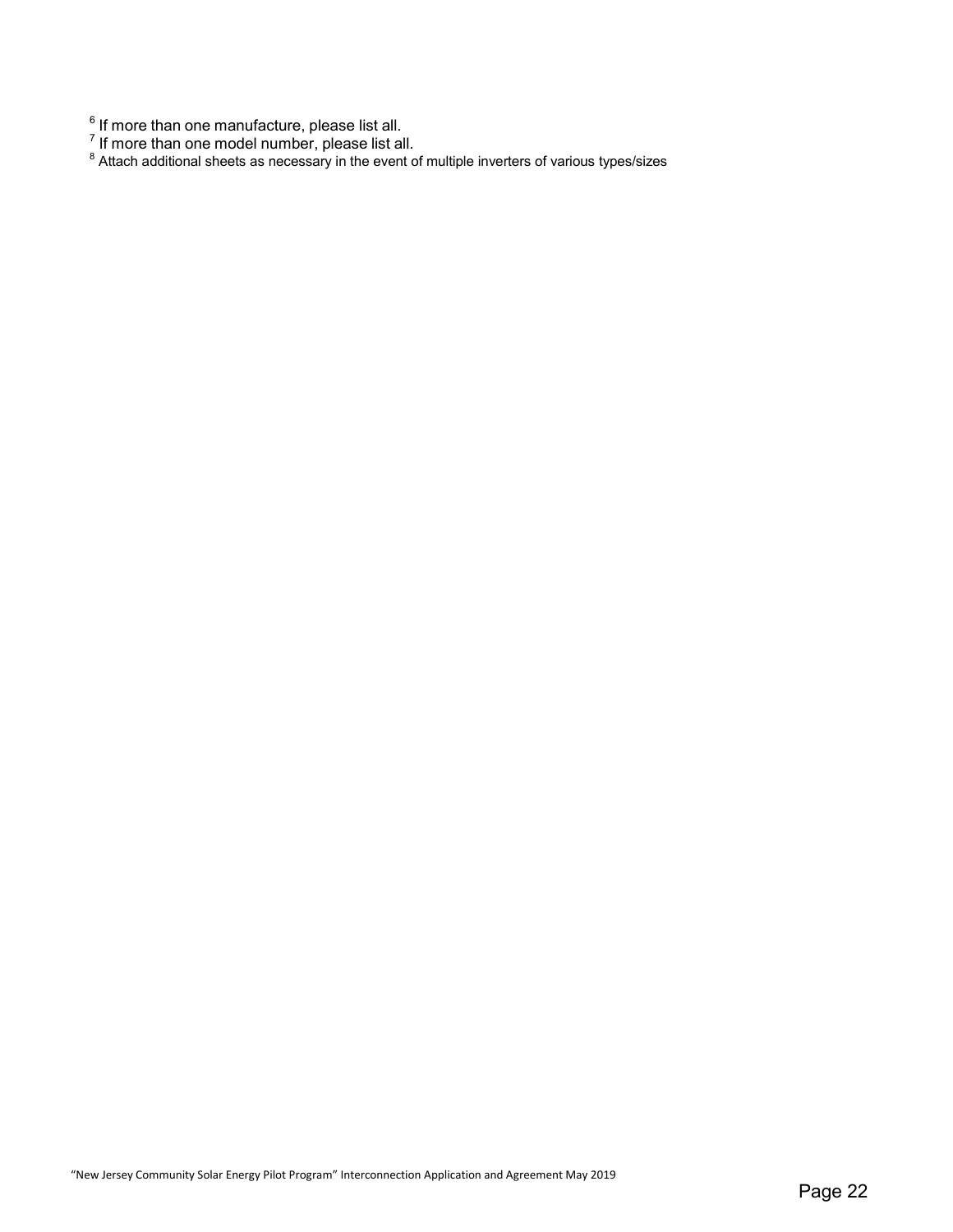| Power Factor: _______%, Frequency: ______Hz, Efficiency: _____%                                                                                                                                                                    |
|------------------------------------------------------------------------------------------------------------------------------------------------------------------------------------------------------------------------------------|
| IEEE1547/UL1741 Certification: □Yes<br>$\square$ No                                                                                                                                                                                |
| If yes, attach manufacturer's cut sheet showing listing and label information from the appropriate listing authority, i.g. UL                                                                                                      |
| 1741 listing. If no, facility is not eligible.                                                                                                                                                                                     |
| ACE Taggable, Lockable, Accessible Disconnect <sup>9</sup> : □Yes<br>$\square$ No                                                                                                                                                  |
|                                                                                                                                                                                                                                    |
| $\square$ No<br>One-line Diagram Attached (Required): Ves                                                                                                                                                                          |
| Site Plan Attached (Required): □Yes □ No                                                                                                                                                                                           |
| Do you plan to export power? <sup>10</sup> $\Box$ Yes $\Box$ No If Yes, Estimated Maximum: KWAC                                                                                                                                    |
| Estimated Gross Annual Energy Production: ________ kWh                                                                                                                                                                             |
| Does the Customer own their own transformer, but primary service is from ACE? $\Box$ Yes $\Box$ No<br>If yes, complete the following electric service information for customer facility where generator will<br>be interconnected: |
| Capacity:______________Amps Voltage:____________Volts                                                                                                                                                                              |
| Type of Service: □ Single Phase □ Three Phase                                                                                                                                                                                      |
| If 3 Phase Transformer, Indicate Type                                                                                                                                                                                              |
| Primary Winding Wye Delta Grounded Wye                                                                                                                                                                                             |
| Secondary Winding ■ Wye ■ Delta ■ Grounded Wye                                                                                                                                                                                     |
| Transformer Size: kVAImpedance:<br>%                                                                                                                                                                                               |
| <b>ADDITIONAL INFORMATION</b>                                                                                                                                                                                                      |
| <b>Additional DC Source Information:</b>                                                                                                                                                                                           |
| Rating:_______________ kVA<br>Rating:______________kW                                                                                                                                                                              |
| Rated Voltage: Volts                                                                                                                                                                                                               |
| Open Circuit Voltage (If applicable): ______________Volts                                                                                                                                                                          |
| Rated Current: Amps                                                                                                                                                                                                                |
|                                                                                                                                                                                                                                    |
| Generator & Prime Mover Data (if applicable):                                                                                                                                                                                      |
| Energy Source:                                                                                                                                                                                                                     |
|                                                                                                                                                                                                                                    |
|                                                                                                                                                                                                                                    |

<span id="page-22-0"></span><sup>&</sup>lt;sup>9</sup> This is strongly recommended by the utility. Best practice is to have an externally accessible, lockable, disconnect with visible open/close connection and to have appropriate signage on the disconnect, such as 'Solar PV AC Disconnect' (preferably red) and on the meter housing 'Caution, Solar Electric System'" (preferably yellow). If the disconnect is not in the immediate vicinity of the meter, please include the disconnect location on the meter signage. This enables the utility and first responders to more quickly deal with an emergency situation.<br><sup>10</sup> Yes, if your expected maximum output of the inverter (kW AC) is greater than the lowest load you anticipate at your facility

during maximum PV output (kW). The difference would be the amount you may export.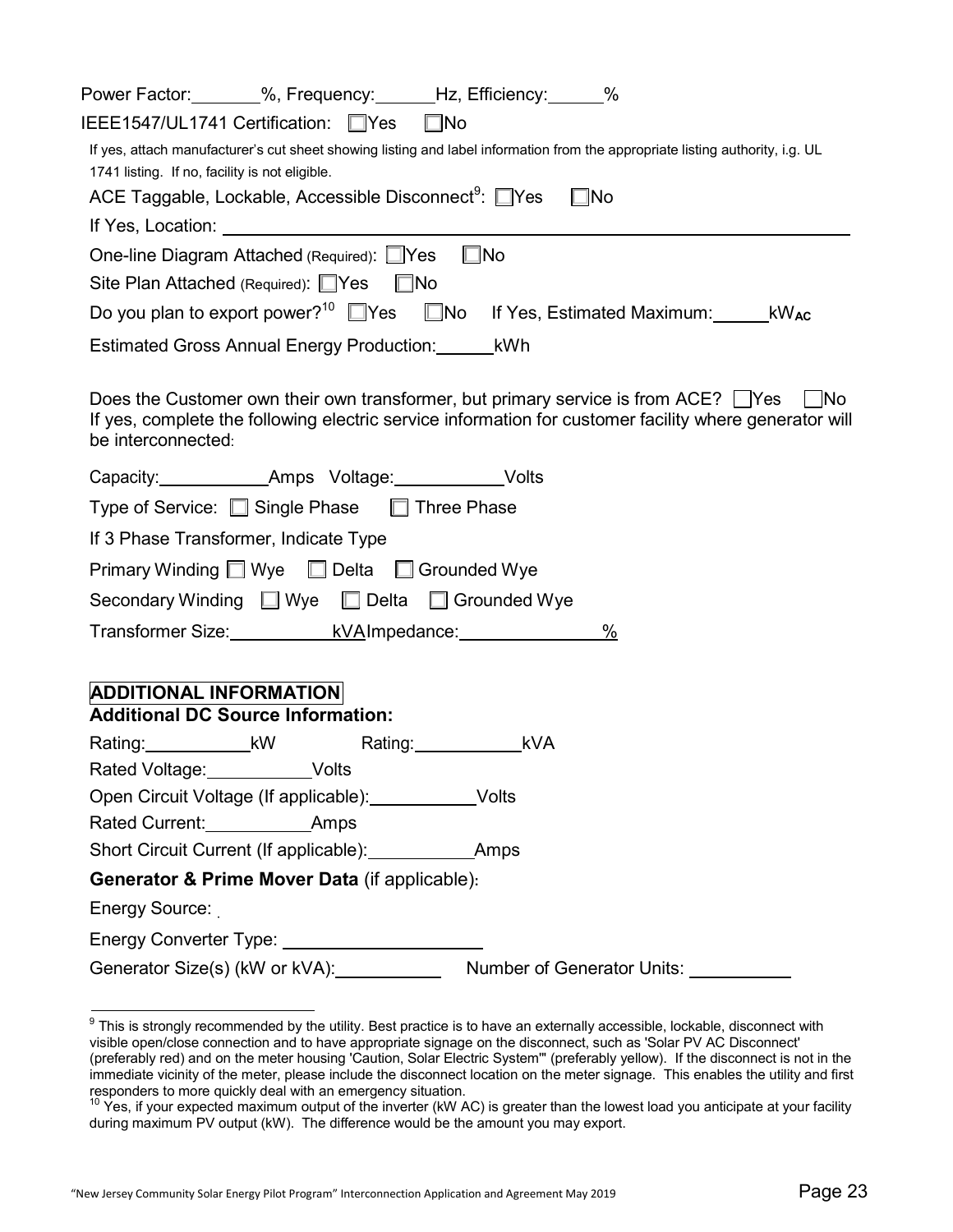| Total Electrical Generation Capacity (kW or kVA): \\essum_______________________                                                                                                        |        |
|-----------------------------------------------------------------------------------------------------------------------------------------------------------------------------------------|--------|
|                                                                                                                                                                                         |        |
| <b>For Synchronous Machines:</b><br>Note: Contact EDC to determine if all the information requested in this section is required for the proposed<br><b>Customer-Generator Facility.</b> |        |
|                                                                                                                                                                                         |        |
| Submit copies of the Saturation Curve and the Vee Curve                                                                                                                                 |        |
| $\Box$ Salient $\Box$ Non-Salient                                                                                                                                                       |        |
| Torque: ________ lb-ft Rated RPM: _______                                                                                                                                               |        |
| Field Amperes: _______at rated generator voltage and current and ______% PF over-excited                                                                                                |        |
| Type of Exciter: <u>Network of Australian Coupers Coupers Coupers Coupers</u> Couput Power                                                                                              |        |
|                                                                                                                                                                                         | of     |
|                                                                                                                                                                                         | Locked |
| Rotor Current: __________________________Amps Synchronous Speed: _____________RPM                                                                                                       |        |
| Winding Connection: Minimum Operating Frequency/Time: Generator                                                                                                                         |        |
| Connection: □ Delta □ Wye □ Wye Grounded                                                                                                                                                |        |
|                                                                                                                                                                                         |        |
|                                                                                                                                                                                         |        |
|                                                                                                                                                                                         |        |
| Negative Sequence Reactance: _________________ohms                                                                                                                                      |        |
| Zero Sequence Reactance: _____________________ohms                                                                                                                                      |        |
| Neutral Impedance or Grounding Resister (if any): ________________ohms                                                                                                                  |        |
|                                                                                                                                                                                         |        |

## **For Induction Machines:**

*Note: Contact EDC to determine if all the information requested in this section is required for the proposed Customer-Generator Facility.*

| Manufacturer:                                       |                                                                                                                                                                                                                                |                                     |
|-----------------------------------------------------|--------------------------------------------------------------------------------------------------------------------------------------------------------------------------------------------------------------------------------|-------------------------------------|
|                                                     |                                                                                                                                                                                                                                |                                     |
| Locked Rotor Current: Amps                          |                                                                                                                                                                                                                                |                                     |
| Rotor Resistance (Rr): cohms Exciting Current: Amps |                                                                                                                                                                                                                                |                                     |
|                                                     |                                                                                                                                                                                                                                | Reactive Power Required: __________ |
| Magnetizing Reactance (Xm): ohms                    |                                                                                                                                                                                                                                | VARs (No Load)                      |
| Stator Resistance (Rs): __________________ohms      |                                                                                                                                                                                                                                | VARs (Full Load)                    |
| Stator Reactance (Xs): _________________ohms        |                                                                                                                                                                                                                                |                                     |
| Short Circuit Reactance (X"d): chms                 |                                                                                                                                                                                                                                |                                     |
| Phases: $\Box$ Single $\Box$ Three                  |                                                                                                                                                                                                                                |                                     |
| Frame Size: The Contract of the Size:               | Design Letter: Network of the Second Second Second Second Second Second Second Second Second Second Second Second Second Second Second Second Second Second Second Second Second Second Second Second Second Second Second Sec | $^{\circ}$ C<br>Temp. Rise:         |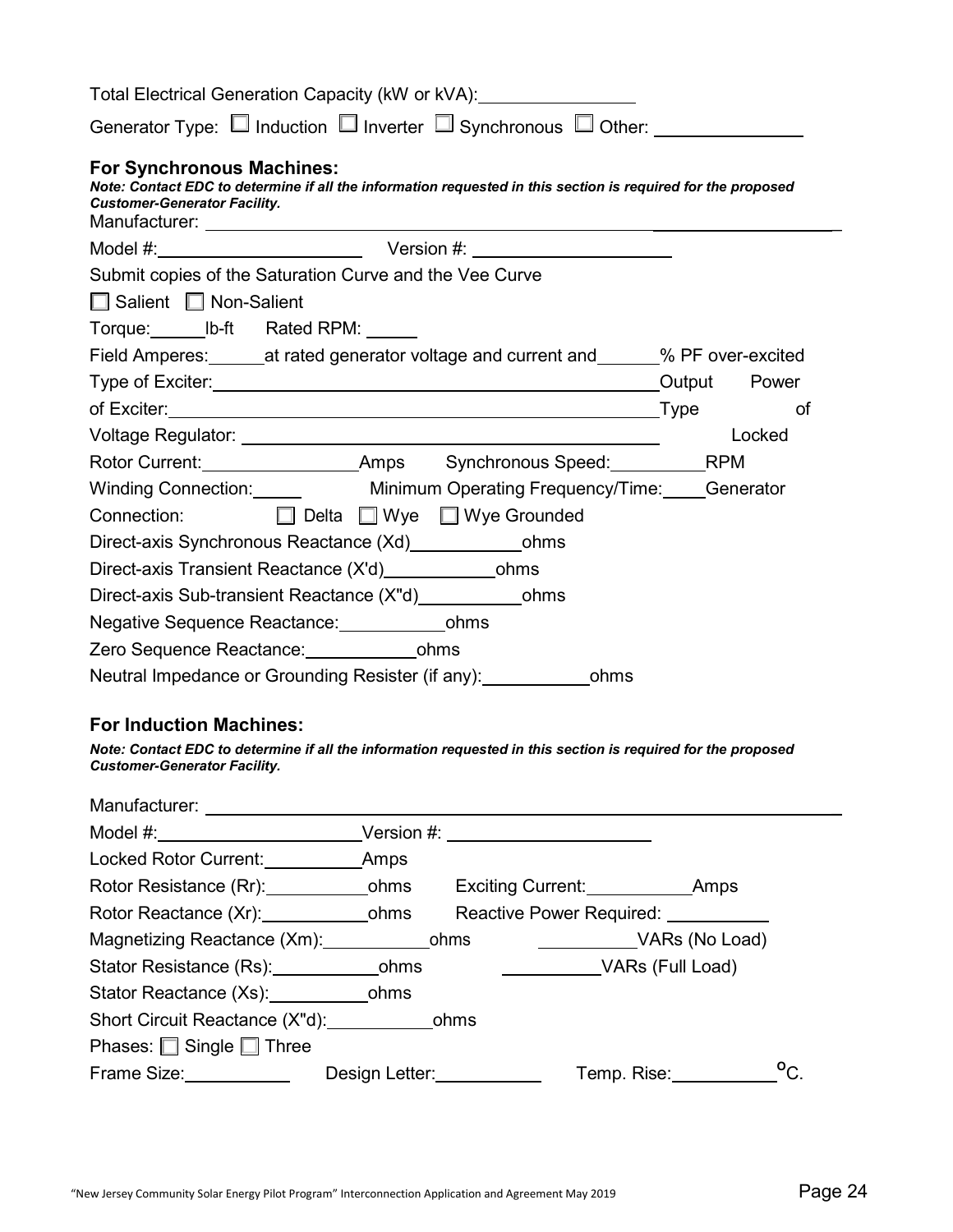### **EQUIPMENT INSTALLATION CONTRACTOR** Owner (Customer) Installed:  $\Box$ Yes  $\Box$ No

|                                                                                    | State: Zip Code: |  |
|------------------------------------------------------------------------------------|------------------|--|
|                                                                                    |                  |  |
| Telephone (Daytime): ___________________(Evening): _____________________________   |                  |  |
|                                                                                    |                  |  |
| <b>ELECTRICAL CONTRACTOR</b> (If different from Equipment Installation Contractor) |                  |  |
| City: City: City: City: City: City: City: City: City: City: City: City: Code:      |                  |  |
|                                                                                    |                  |  |
| Telephone (Daytime): (Evening): (Evening): (Evening)                               |                  |  |
|                                                                                    |                  |  |

#### **CUSTOMER-GENERATOR INSURANCE DISCLOSURE**

The attached Terms and Conditions contain provisions related to liability, and indemnification and should be carefully considered by the Customer-Generator. The Customer-Generator is not required to obtain liability insurance coverage as part of this Application/Agreement; however, the Customer-Generator is advised to consider obtaining appropriate coverage.

### **CUSTOMER-GENERATOR SIGNATURE**

I hereby certify that:

1) I have read and understand the Terms and Conditions which are attached hereto by reference and are made a part of this Application/Agreement.

2) The Equipment Installation Contractor is acting on behalf of the Customer-Generator and the EDC (as defined) is authorized to act in reliance upon the Equipment Installation Contractor's relationship with the Customer-Generator.

3) The Applicant shall notify the EDC of any changes to the proposed Customer-Generator Facility that would be subject to the criteria for a Level 2  $\&$  3 review (e.g., Equipment Installation Contractor, inverter manufacturer/model number, size, etc.).

4) Once an Interconnection Request is deemed complete, any modification to the proposed Customer- Generator Facility that would affect the application review criteria for a Level 2 & 3 review that is not agreed to in writing by the EDC, shall require submission of a new Interconnection Request.

5) To the best of my knowledge, all of the information provided in this Interconnection Application/Agreement is true and I agree to abide by the attached Terms and Conditions for Interconnection,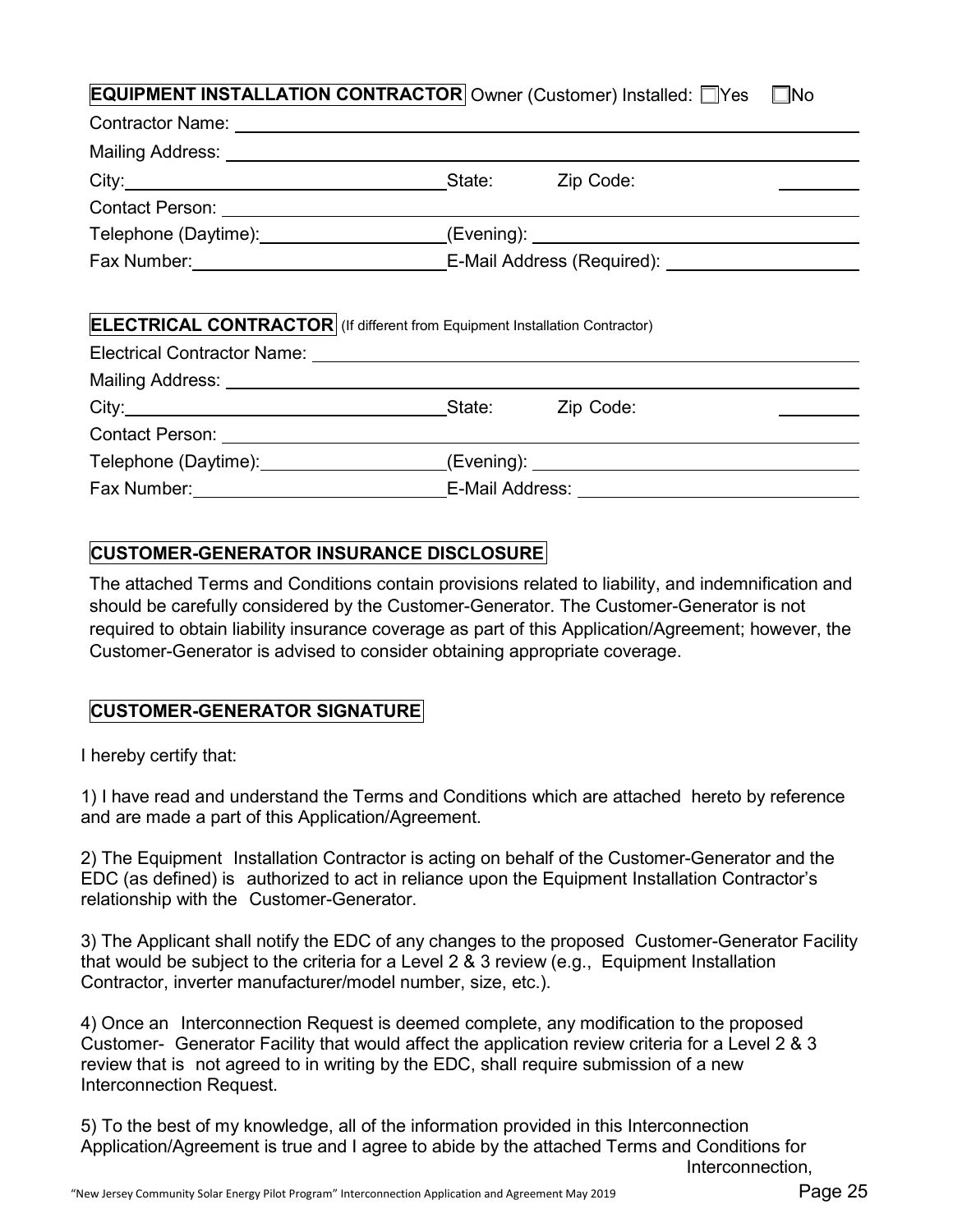including the application process set forth therein and

6) The technological, legal, and regulatory considerations that apply to the interconnection of solar generation and other distributed energy resources are complex and constantly evolving. To the best of Atlantic City Electric's knowledge, the information presented on the Company's Hosting Capacity Map is accurate in all material aspects. See

[https://www.atlanticcityelectric.com/SmartEnergy/MyGreenPowerConnection/Pages/](https://www.atlanticcityelectric.com/MyAccount/MyService/Pages/Hosting-Capacity-Map.aspx) HostingCapacityMap.aspx. However, Atlantic City Electric and their affiliates cannot guarantee the accuracy of the information found on this map, and any such information is subject to immediate change at any time. Please seek appropriate technical, operational, financial, and legal advice before proceeding.

Atlantic City Electric cannot guarantee nor reserve capacity in the queue for community solar projects. If and when the New Jersey Board of Public Utilities ("BPU") approves a community solar project, any such project will need to be studied at that time to determine the feasibility of interconnection. Accordingly, any interconnection study conducted prior to BPU approval of a proposed community solar project shall not serve to reserve or guarantee capacity for the proposed project, and a post-approval interconnection study shall be required for any such project, the costs of which shall be borne by the customer-generator.

By signing this application, the customer-generator acknowledges the foregoing, and further agrees that Atlantic City Electric Company shall not bear any responsibility for the costs of any interconnection study, nor the cost of any upgrades required for any proposed interconnection, and that any such costs shall be borne by the customer-generator.

| <b>Customer-Generator Signature:</b> | Date:  |
|--------------------------------------|--------|
| <b>Printed Name:</b>                 | Title. |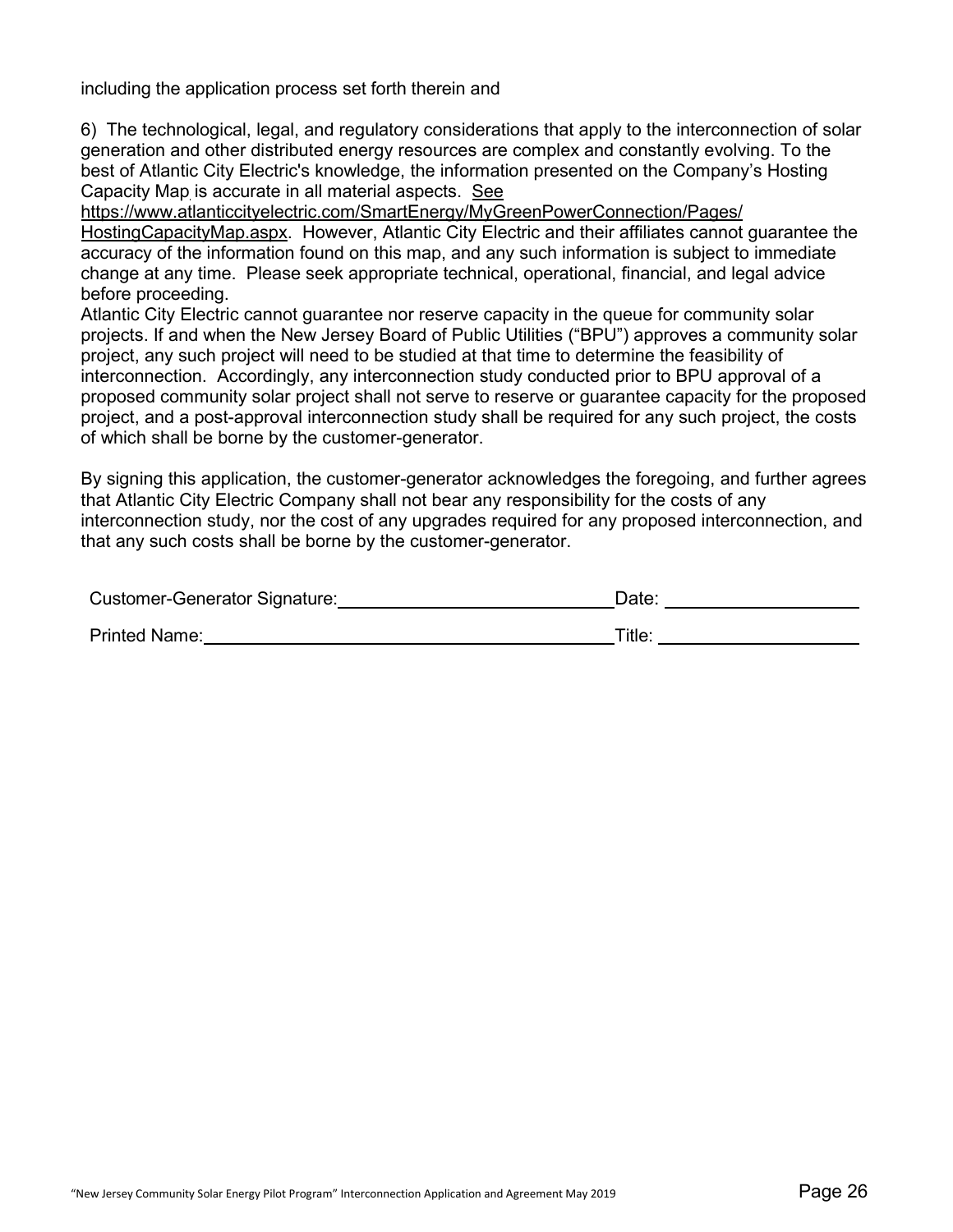#### **Application Fee:**

Level 2: \$50.00 plus \$1.00 per kW of the customer-generator facility's capacity, plus the cost of any minor modifications to the electric distribution system or additional review, if required under N.J.A.C. 14:8-5.5(o)3 or 4.

Level 3: \$100.00 plus \$2.00 per kW of the customer-generator facility's capacity, as well as charges for actual time spent on any part of an impact and/or facilities studies required under N.J.A.C. 14:8-5.6

## **EDC ACKNOWLEDGEMENT (FOR USE BY EDC ONLY)**

Receipt of the application fee is acknowledged and the interconnection request is complete

----------------------------------------------------------------------------------------------------------------------------

| <b>EDC Signature:</b> | Date: |  |  |
|-----------------------|-------|--|--|
|-----------------------|-------|--|--|

Printed Name: \_\_ Title: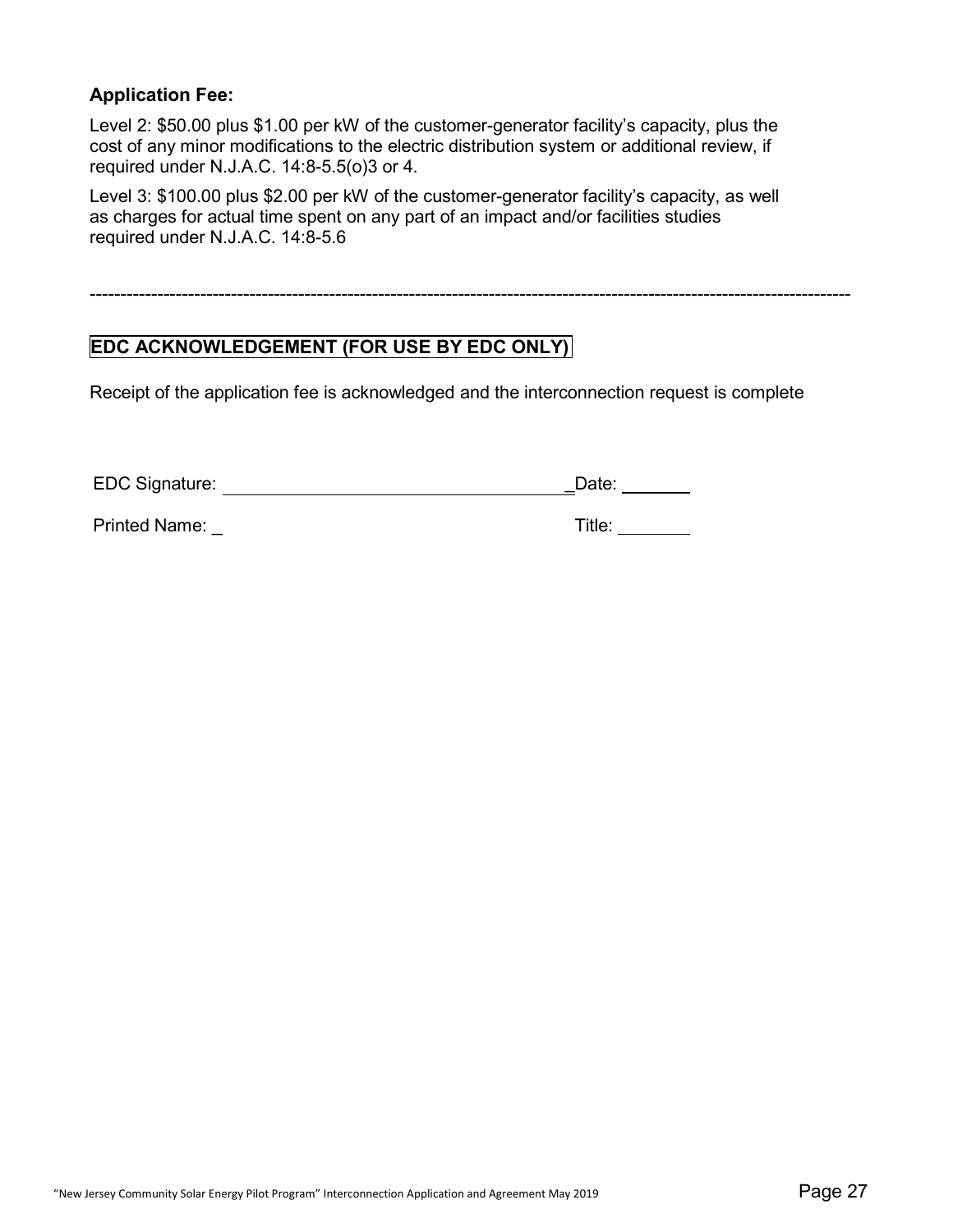

## **"New Jersey Community Solar Energy Pilot Program"**

## **Interconnection Application - PART 2 With Terms and Conditions for Interconnection For a Level 2 & 3 Review**

#### *(Final Agreement – to be completed after installation and prior to interconnection)*

## **Certificate of Completion<sup>11</sup>**

## **CUSTOMER GENERATOR INFORMATION**

|        | <b>Legal Name and Mailing Address of Customer-Generator</b> (if an Individual. Individual's Name)                                                                                                                                    |
|--------|--------------------------------------------------------------------------------------------------------------------------------------------------------------------------------------------------------------------------------------|
|        | Name: <u>Name:</u> Name: 2008 Name: 2008 Name: 2008 Name: 2008 Name: 2008 Name: 2008 Name: 2008 Name: 2008 Name: 2008 Name: 2008 Name: 2008 Name: 2008 Name: 2008 Name: 2008 Name: 2008 Name: 2008 Name: 2008 Name: 2008 Name: 2008  |
|        |                                                                                                                                                                                                                                      |
|        |                                                                                                                                                                                                                                      |
|        | Contact Person/Authorized Agent (If other than above): _________________________                                                                                                                                                     |
|        |                                                                                                                                                                                                                                      |
|        | Telephone (Daytime):___________________(Evening): ______________________________                                                                                                                                                     |
|        |                                                                                                                                                                                                                                      |
|        | THE CUSTOMER-GENERATOR FACILITY'S INFORMATION                                                                                                                                                                                        |
|        | Facility Address: Universe Product of Pacific Address:                                                                                                                                                                               |
|        |                                                                                                                                                                                                                                      |
|        |                                                                                                                                                                                                                                      |
|        |                                                                                                                                                                                                                                      |
|        | Energy Source: <u>Contract Contract Contract Contract Contract Contract Contract Contract Contract Contract Contract Contract Contract Contract Contract Contract Contract Contract Contract Contract Contract Contract Contract</u> |
|        | Inverter Type: Forced Commutated   Line Commutated   Number of Inverters: _____                                                                                                                                                      |
|        | Inverter Manufacturer: _______________________Model Number(s) of Inverter: ________________________                                                                                                                                  |
| Rating | DC Generator Total <sup>12</sup> Nameplate Rating: ______ (kW),<br>AC Inverter Total <sup>13</sup> Rating (KW), AC System Design Total Capacity <sup>14</sup> : (KW) (KW) (KVA)                                                      |
|        | <b>EQUIPMENT INSTALLATION CONTRACTOR</b> Owner (Customer) Installed: Ves No                                                                                                                                                          |
|        |                                                                                                                                                                                                                                      |
|        | Mailing Address: Universe and Address and Address and Address and Address and Address and Address and Address                                                                                                                        |
|        |                                                                                                                                                                                                                                      |
|        |                                                                                                                                                                                                                                      |
|        | Telephone (Daytime): ____________________(Evening): ____________________________                                                                                                                                                     |
|        | Fax Number: _____________________E-Mail Address: _______________________________                                                                                                                                                     |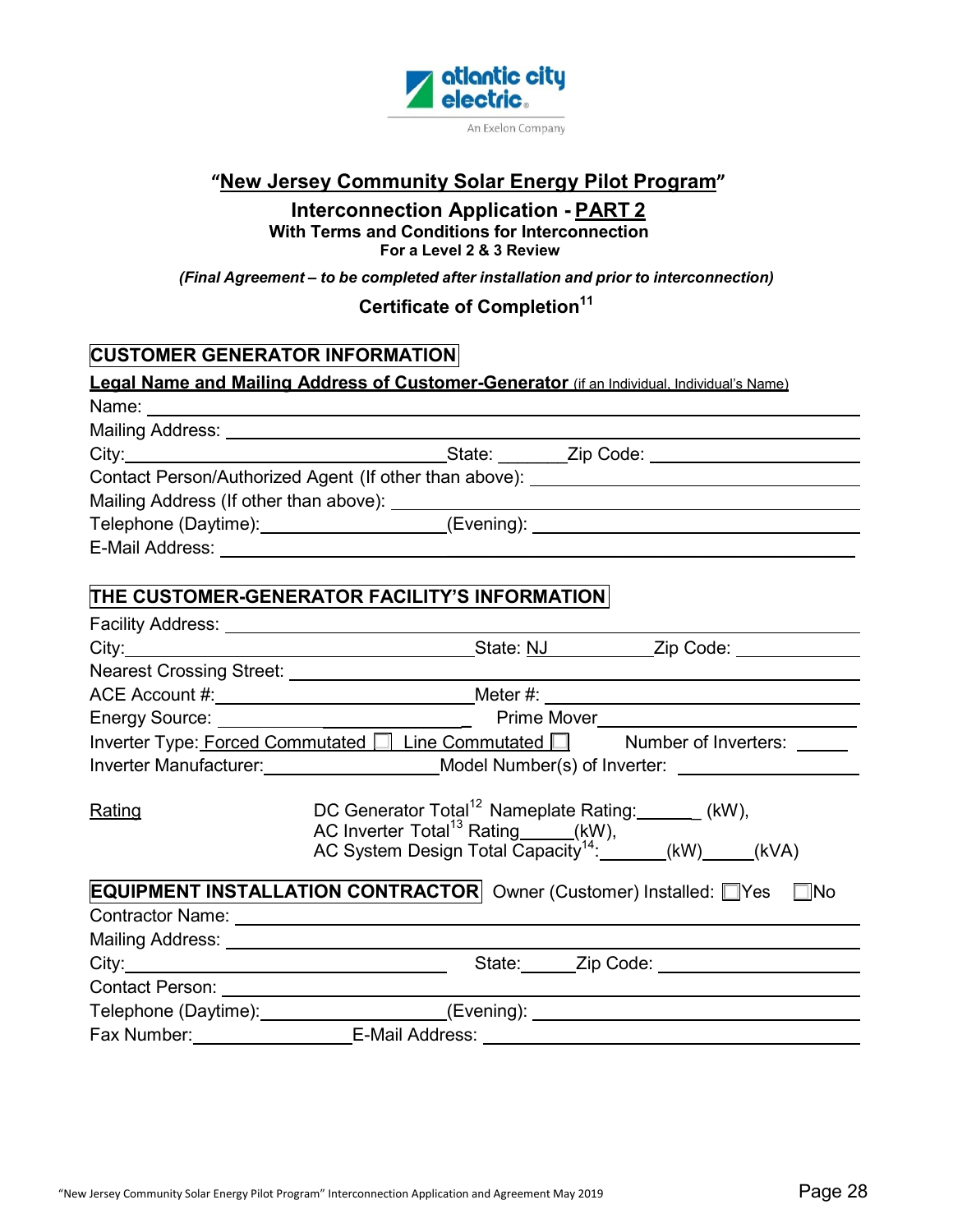| The undersigned asserts that the Equipment has been installed in accordance with Part 1 of the |       |
|------------------------------------------------------------------------------------------------|-------|
| Interconnection Application/Agreement as well as all applicable codes and regulations.         |       |
| Signed:                                                                                        | Date: |

| Printed<br>Name: | ıtle |  |
|------------------|------|--|
|                  |      |  |

 $11$  Information entered here on Certificate of Completion (Part 2) must match part 1

 $12$  Sum of all generators or PV Panels

<sup>&</sup>lt;sup>13</sup> Sum of all inverters

<sup>&</sup>lt;sup>14</sup> This will be your system design capacity based upon your unique system variables.